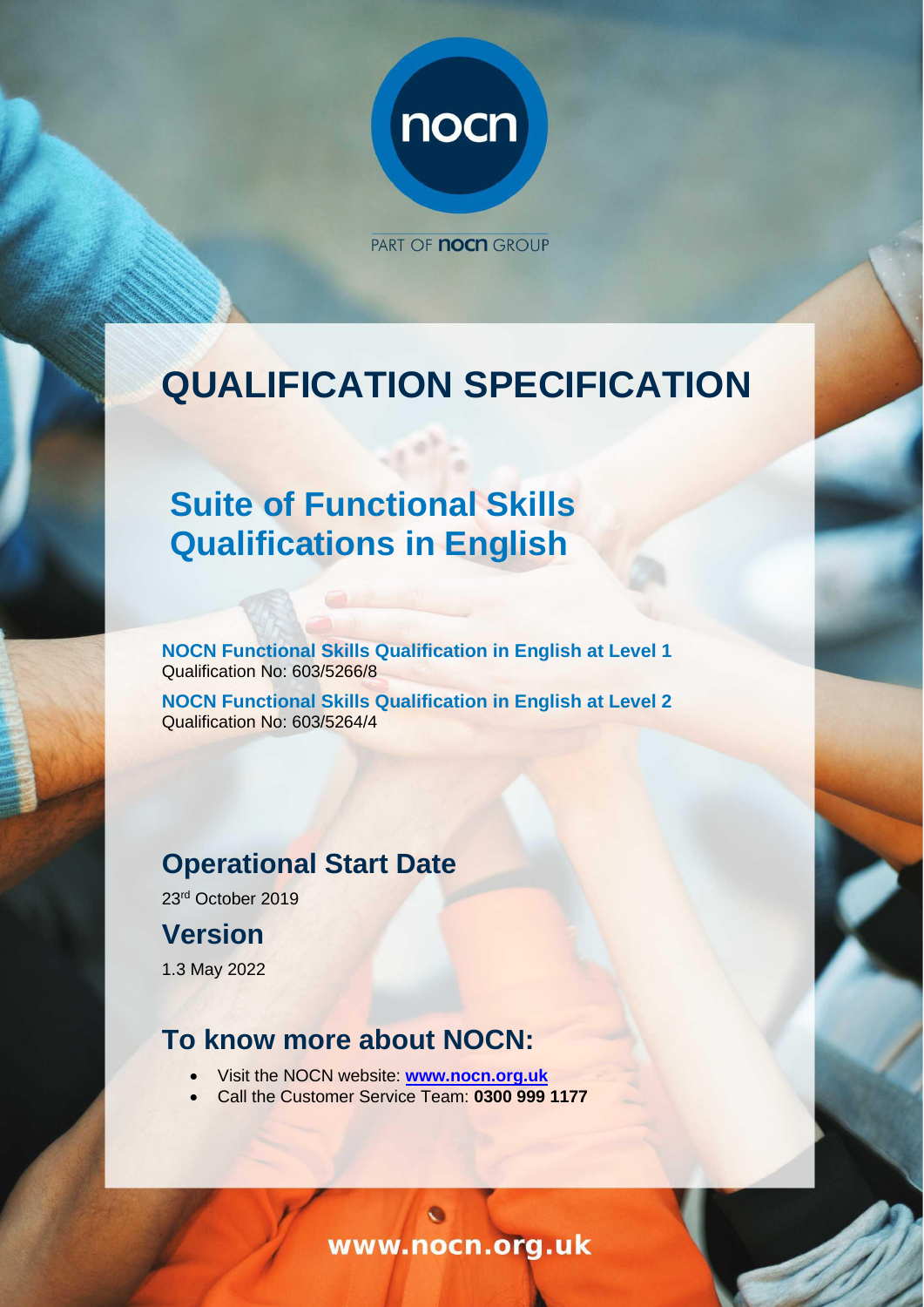

#### **Introduction**

NOCN is a leading awarding organisation that has been creating opportunities for learners for over 30 years. It is the organisation preserving the proud heritage of the Open College Network (OCN) in the UK and is a brand trusted by learners, colleges, training providers and employers who recognise NOCN qualifications as an indicator of competence and quality. A NOCN qualification recognises a learner's skills and knowledge and can support progression to employment, training and/or further education.

In addition to being an awarding organisation NOCN is also an apprenticeship assessment organisation and works internationally as well as in the UK.

This document is a resource for NOCN centres who wish to offer the NOCN Functional skills Qualifications in English at Levels 1 and 2.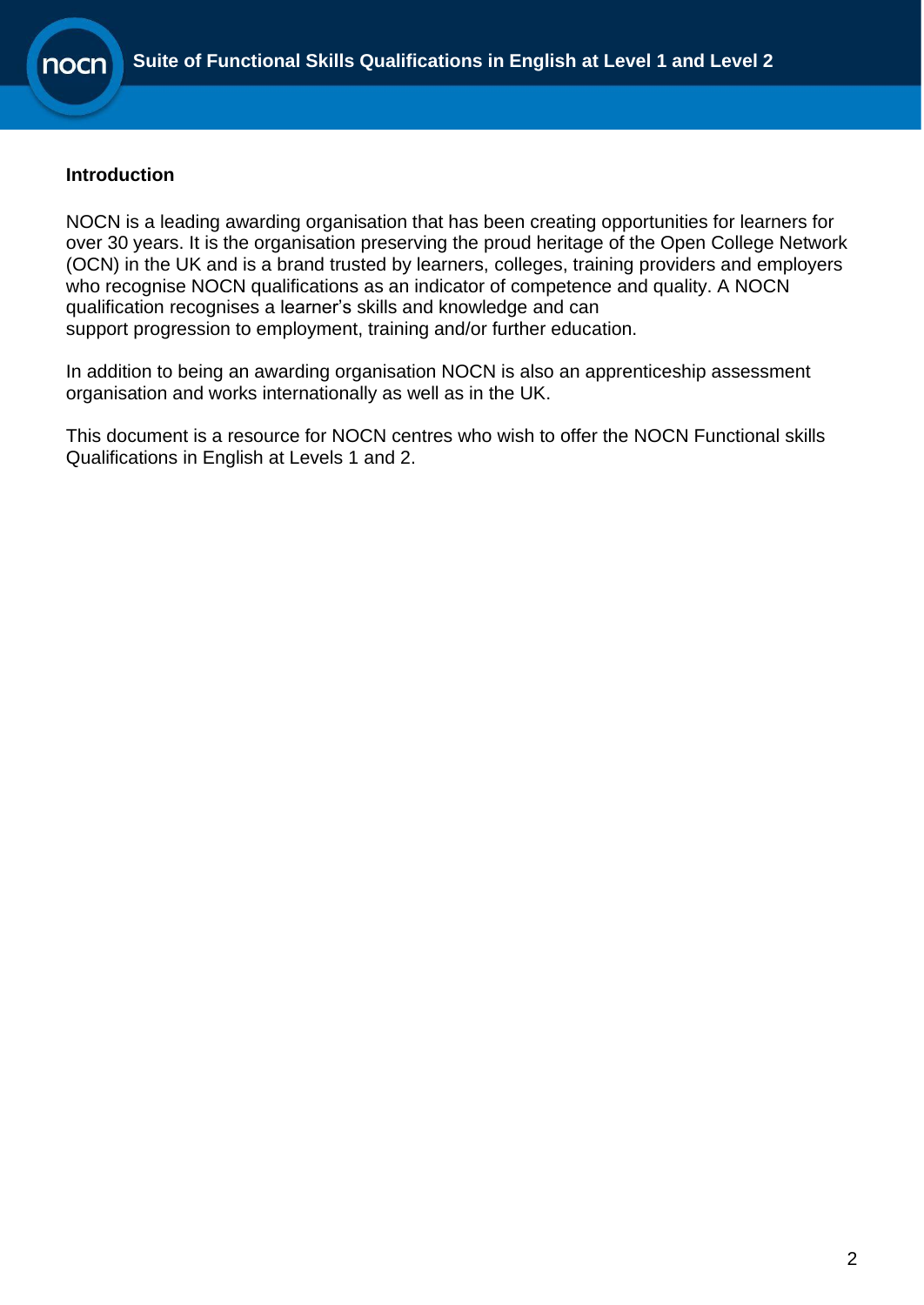

# **Contents**

| 2. | NOCN FUNCTIONAL SKILLS QUALIFICATION IN ENGLISH AT LEVEL 1 AND LEVEL 27 |  |
|----|-------------------------------------------------------------------------|--|
|    |                                                                         |  |
|    |                                                                         |  |
| 5. |                                                                         |  |
|    |                                                                         |  |
|    |                                                                         |  |
|    |                                                                         |  |
|    |                                                                         |  |
|    |                                                                         |  |
|    |                                                                         |  |
|    |                                                                         |  |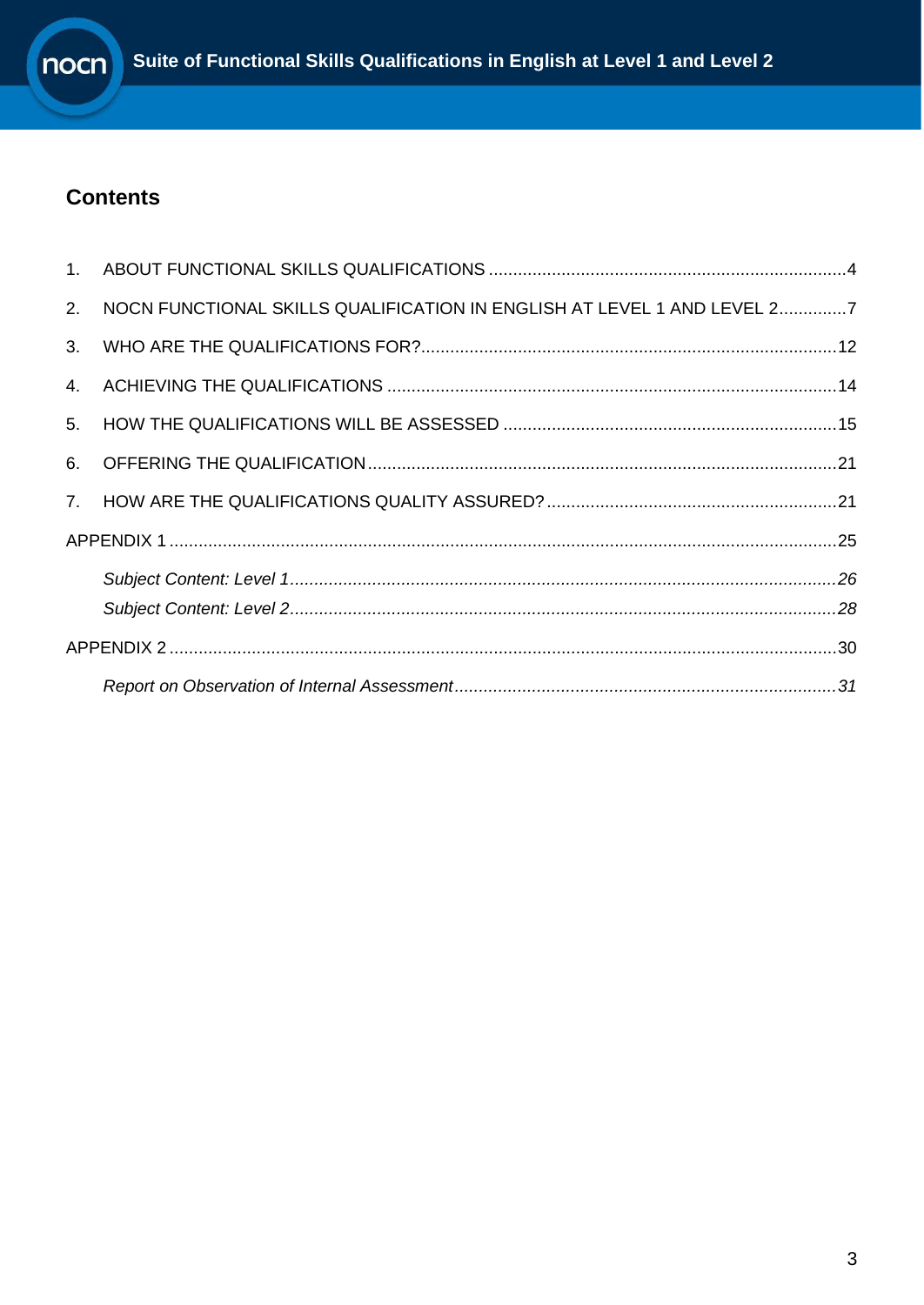### <span id="page-3-0"></span>**1. About Functional Skills Qualifications**

### **Introduction to Functional Skills**

Functional Skills qualifications aim to provide learners with the essential knowledge, skills and understanding they need to operate confidently, effectively and independently in everyday life and in the workplace. They also support learners in their progression into employment and further study.

Functional Skills Qualifications are currently available in English, mathematics and ICT at five levels (Levels 1 and 2 and Entry Levels 1, 2 and 3).

NOCN Functional Skills qualifications are learning tools that enable learners to develop and Centres to assess Functional Skills as determined by the DfEs specified subject content. Functional Skills enables the application of underpinning knowledge and problem solving to everyday situations and provide young people and adults with the knowledge and skills that can be utilised in further learning, life and work.

FSQs at Levels 1 and 2 are important qualifications, particularly in the case of English and mathematics. This is because in some contexts they form part of school and college accountability measures.

FSQs at all levels have an important role, as they are taken by school-age learners and adults, including as part of ESOL provision and apprenticeships. They play an important role for those in prison and for learners with learning difficulties or disabilities. Many learners take FSQs, with their overall annual entry size being second only to GCSEs.

### **Development of Functional Skills**

Functional Skills Qualifications (FSQs) were introduced in 2006, through a reform that contributed to addressing the skills shortages identified in the 2006 Leitch Review of Skills: *Prosperity for all in the global economy – world class skills*. The Government response to this is included in *World Class Skills: Implementing the Leitch Review of Skills in England*. FSQs provided learners with an alternative qualification in three key subject areas to GCSEs. FSQs were designed to recognise literacy, numeracy and ICT skills through assessments set in different contexts.

### **Reforming Functional Skills Qualifications in English and mathematics**

The Department for Education took the decision to reform FSQs in English and mathematics across all five levels. The reformed FSQs in English and mathematics were introduced for first teaching in September 2019.

The purposes of reformed FSQs are to provide:

• reliable evidence of learners' achievements against demanding, but appropriate, content that is relevant to the workplace;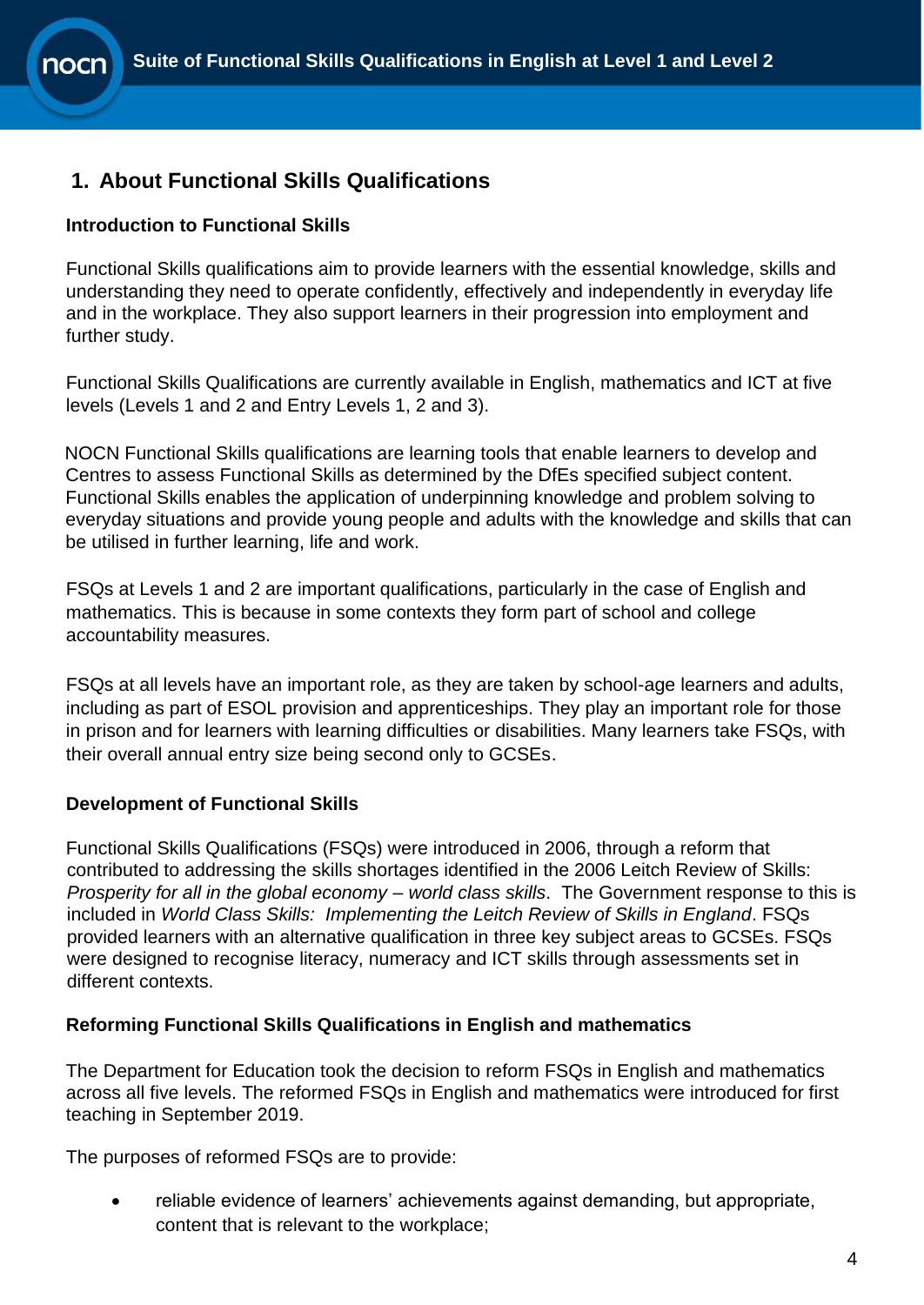- assessment of learners' underpinning knowledge as well as their ability to apply this in different contexts; and
- a foundation for progression into further study or employment.

The government expectations for the newly reformed FSQs are:

- the size of FSQs should not change significantly;
- they should retain a pass/fail grading system; and
- employers and learners should have confidence in relation to the comparability between these qualifications, irrespective of the awarding organisation and the year in which they were taken.
- retain the flexibility but recognise that there is a balance to be struck between retaining flexibility and introducing controls necessary to maintain qualification standards over time and between awarding organisations.

#### **Functional Skills suite of qualifications**

Functional Skills Qualifications in English are to provide learners with the essential knowledge, skills and understanding that will enable them to operate confidently, effectively and independently in everyday life and into the workplace. They support learners and help with progression into employment and further study.

NOCN Functional Skills Qualifications (FSQs) aim to maintain the flexibility and workplace relevance of the legacy qualifications, whilst providing tools that enable learners to develop and Centres to assess Functional Skills as determined by a set of skills standards. NOCN Functional Skills Qualifications aim to ensure that learners have demonstrated the knowledge and skills that employers need through the attainment of the learning aims and outcomes set out at each level.

NOCN Functional Skills Qualifications are available for all learners to access, enhancing and developing confidence and independence for life and work. Functional Skills Qualifications provide assessment of the required skills and essential knowledge to enable individuals to operate effectively and independently.

Functional Skills qualifications are offered from Entry Level 1, 2 and 3 and Level 1 and Level 2, and are cited on the Register of Regulated Qualifications, and meet the Functional Skills Subject Content approved by DfE. These skills at Entry Level should be used autonomously, applying them to a range of contexts. At Levels 1 and 2 the developing knowledge and skills should be communicated with confidence, effectiveness and with increasing independence.

NOCN Functional Skills qualifications are assessment tools that enable learners to apply Functional Skills aims and outcomes set out at each level. Functional Skills Qualifications enables the application of the scope of study for each subject content as set out by the DfE.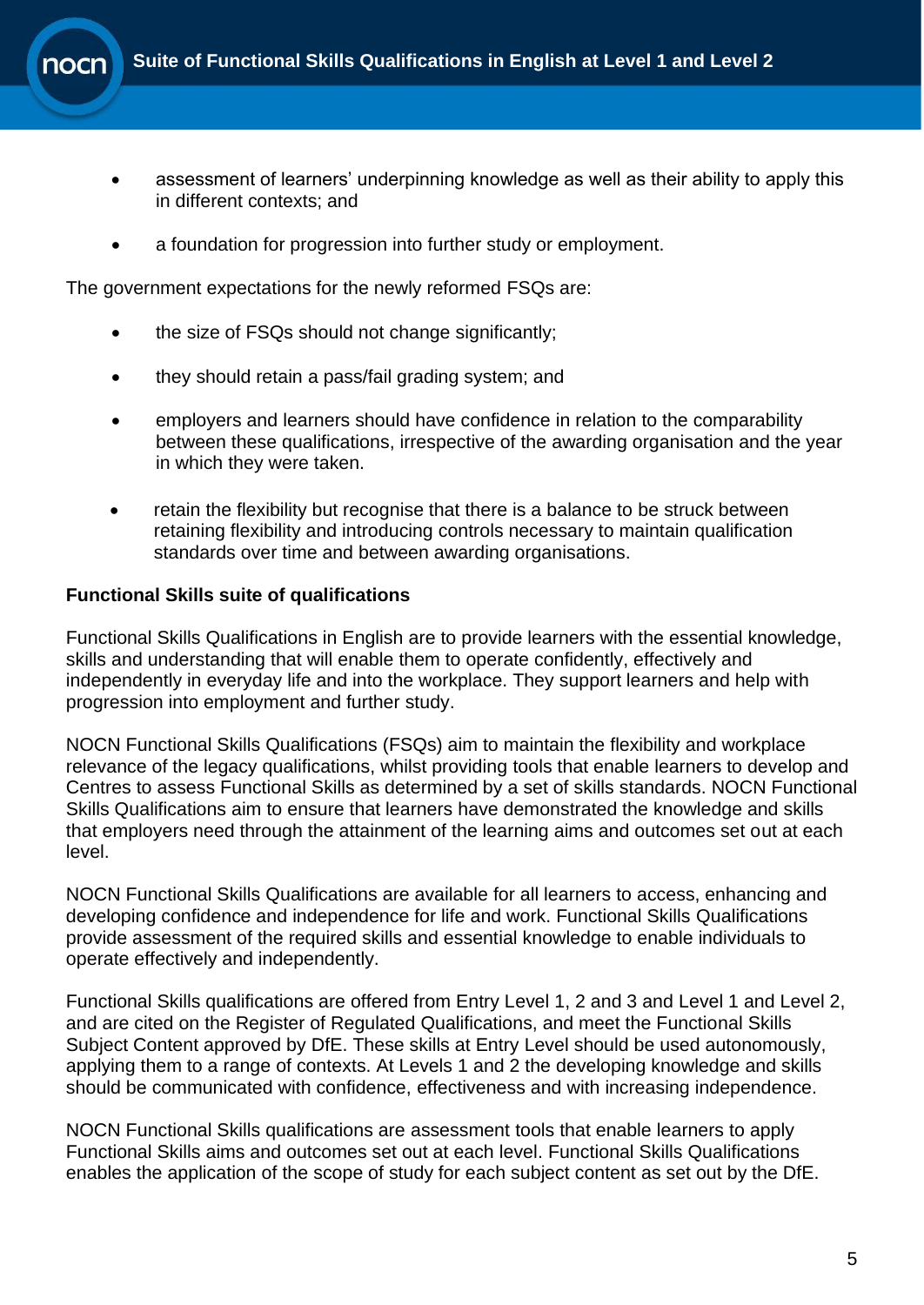### **The DfE state the purpose for Functional Skills Qualifications for English as:**

Purpose of Functional Skills English for Entry Levels: a qualification to demonstrate the ability at an appropriate level to read, write, speak, listen and communicate in English, and to apply this knowledge and these skills in familiar situations. Achievement of these qualifications can provide the basis for further study at Levels 1 and 2.

Purpose of Functional Skills English for Level 1 and Level 2: a qualification for work, study and life. Achievement of the qualification demonstrates the ability at an appropriate level to read, write, speak, listen and communicate in English, and to apply these skills effectively to a range of purposes in the workplace and in other real life situations.

#### **Functional Skills Qualifications Subject Content**

The Department for Education's Subject Content document states the purpose, learning aims and outcomes, and subject content for Functional Skills English at Entry Level, Level 1 and Level 2.

NOCN Functional Skills Qualifications suite consists of assessments that are set by NOCN and cover the subject content set out by DfE. Functional Skills Qualifications aim to prepare and equip individuals with the tools to develop skills and competences that are required to progress in day to day life, work and education.

NOCN English qualifications consist of three key elements, Reading, Writing and Speaking, Listening and Communication. All of these elements are assessed in separate identifiable tasks and assessments. This allows each element to be assessed either on separate occasions or in succession.

The Functional Skills criteria are designed to provide a framework for assessment and to be sufficiently flexible to be interpreted in a variety of contexts, for example in school and workplace settings, and by a range of users in line with Ofqual specifications. The specifications have been developed through a rigorous consultation process and have been designed to allow the demonstration of skills gained in English that are fundamental in supporting individuals into education, training or work.

DfE Functional Skills Qualifications **Subject Content** can be found here:

[functional-skills-subject-content-english](https://www.gov.uk/government/publications/functional-skills-subject-content-english)

#### **Functional Skills Qualification Assessments**

Functional Skills Qualifications (FSQ) for English are devised of three components of Reading, Writing and Speaking, Listening and Communication (SLC). The assessments use and reinforce the subject content at the specified level and will reflect the learning aims and objectives. NOCN has created a suite of all assessments for FSQ in English.

FSQ assessments for each component may be taken on different days to support the needs of learners. Assessment opportunities will be offered on demand, so that learners may access the assessments when their Teachers/Tutors/Assessors feel they are ready. The learners take the assessments on the booked assessment date and time.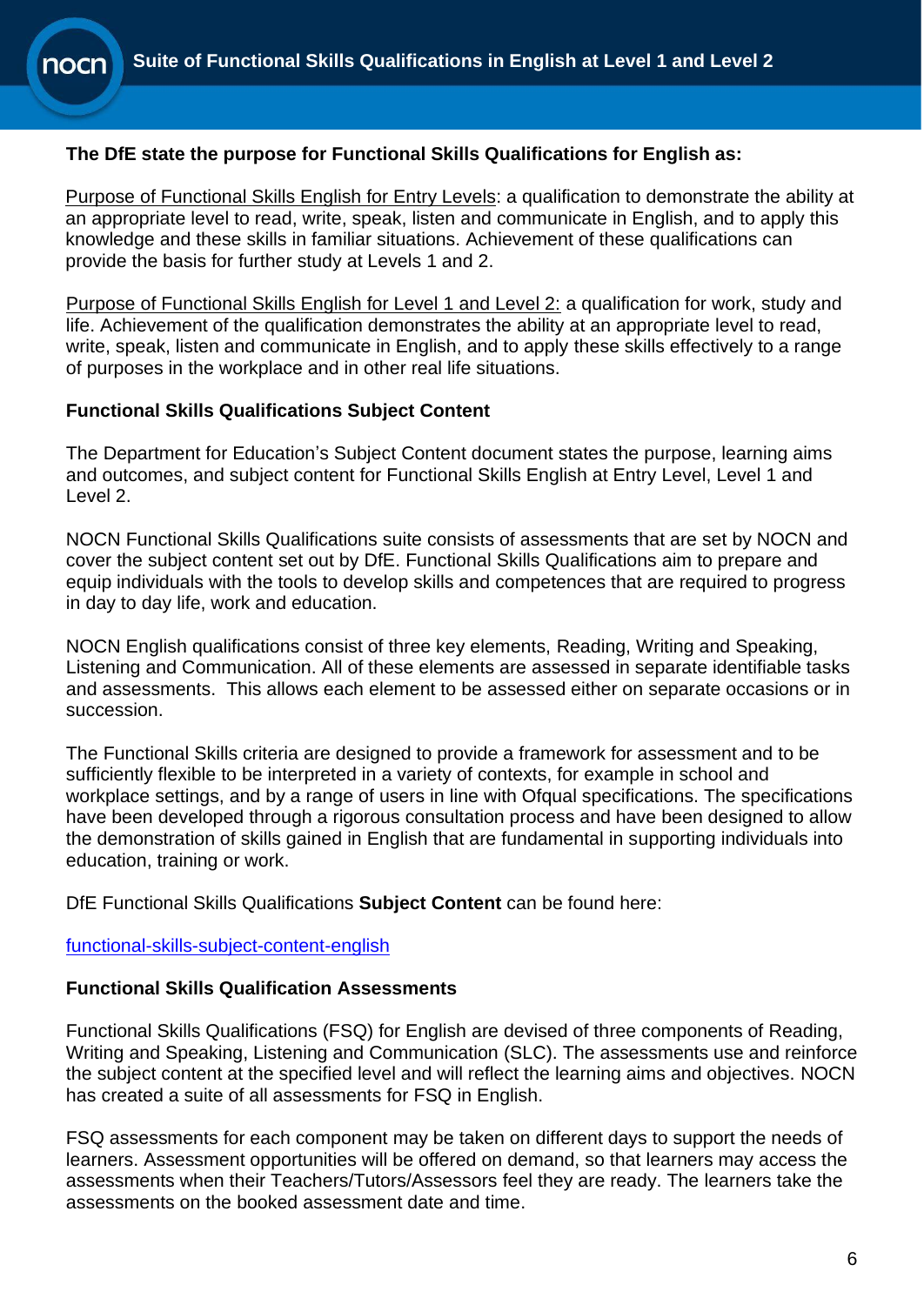### **Reading and Writing**

The Reading and Writing assessments are externally set (by NOCN) and externally marked (by NOCN) and **must** take place under examination conditions. Centres will not have access to the mark schemes. The assessments have detailed guidelines which outline how the assessments must be administered.

Learners will require a dictionary for the Reading assessment, however a dictionary is not permitted in the Writing assessment.

The assessments are to be taken on the booked date and time and the assessments are sent to NOCN for marking. The NOCN service standard for issuing results to centres is 20 working days from receipt of the assessment.<sup>1</sup>

### **SLC**

For Speaking, Listening and Communication, the assessment may be centre-set ensuring that it meets the specified requirements of the scope of study at the specified level. The SLC assessment is conducted under controlled assessment conditions as specified in the Assessment information and Guidance section of the assessment.

The assessments for all components must be booked for a specific date and time.

Functional Skills assessments have specified time durations in which they are to be carried out.

NOCN time allocated for Level 1 and 2 are:

- Level 1: 2 hours 30 minutes
- Level 2: 2 hours 30 minutes

NOCN times are set to enable learners at these levels to be able to satisfactorily complete and achieve the set outcomes and subject content as laid out by the DfE. The timings reflect the subject content requirement ensuring that the coverage and content are efficiently met and managed. The timings and ensure that the assessment is fit for purpose, can be delivered efficiently, and allows each learner the opportunity to generate sufficient evidence which can be authenticated.

### <span id="page-6-0"></span>**2. NOCN Functional Skills Qualification in English at Level 1 and Level 2**

Functional Skills Qualifications (FSQ) in English enable learners to evidence their achievements against the subject content set by DfE. Learners will demonstrate their application of Speaking, Listening and Communicating, Reading and Writing and their ability to apply this in different contexts such as in everyday life and in the workplace. Functional Skills English assessments aim to assist individuals in their confidence, progression and development into employment and further education.

The Functional Skills Subject Content in English aims to equip learners with the skills and confidence to fluently apply and demonstrate their competence in English.

<sup>1</sup> NOCN undertakes an awarding process to set pass marks for new assessments. This means that the service standard for new assessments is 30 working days.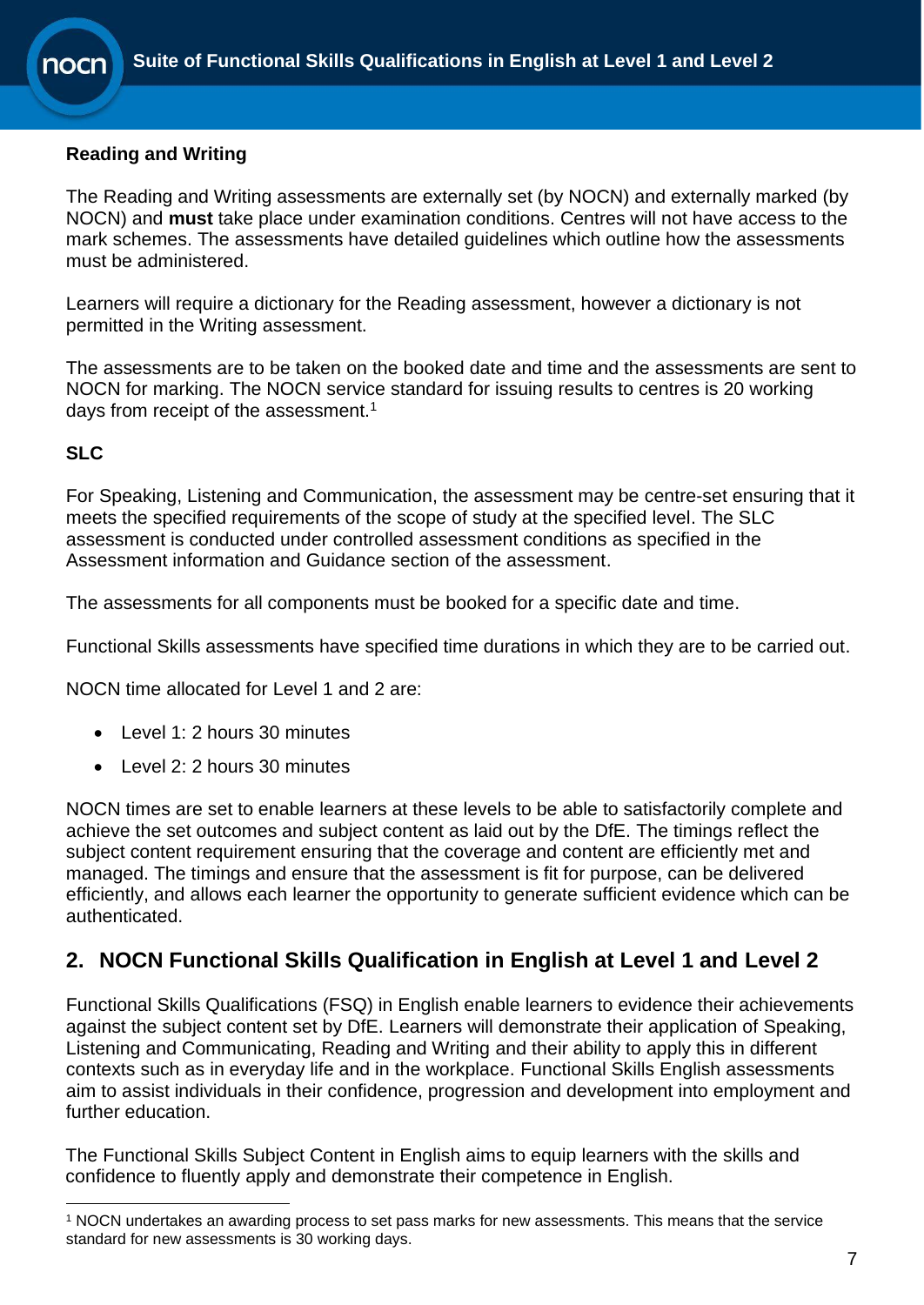

The NOCN Functional Skills qualifications in English at Level 1 and Level 2 are designed to assess Functional Skills in English at Level 1 and Level 2 as determined by the Functional Skills criteria, which aims to equip learners with the skills and confidence to apply and adapt their English knowledge and skills to situations in their life and work in a range of contexts and for various purposes.

The qualifications require learners to successfully achieve summative assessment tasks that are externally set for Reading and Writing, and externally set/centre-set/adapted for Speaking, Listening and Communication. Learners can take these when they have undergone a relevant teaching and learning programme that covers the skills criteria in their entirety at either Level 1 or Level 2 and have developed the appropriate skills ready for assessment.

Functional Skills qualifications are achieved by the successful completion of summative components in Reading, Writing and Speaking, Listening and Communication. Learners need to achieve a pass at the same level in each of the three components to achieve a full Functional Skills qualification in English at Level 1 or Level 2. Some exemptions may apply, please see the Reasonable Adjustment and Special Considerations guide.

### **Learning aims and outcomes at Levels 1 and 2**

Functional Skills English qualifications at these levels set out by DfE indicate that learners should be able to speak, listen, communicate, read and write clearly, accurately, confidently and with effectiveness. They should be able to:

- Listen, understand and make relevant contributions to discussions with others in a range of contexts;
- Apply their understanding of language to adapt delivery and content to suit audience and purpose;
- Read a range of different text types confidently and fluently, applying their knowledge and understanding of texts to their own writing;
- Write texts of varying complexity, with accuracy, effectiveness, and correct spelling, punctuation and grammar; and
- Understand the situations when, and audiences for which, planning, drafting and using formal language are important, and when they are less important.

Learners should be able to use these functional skills autonomously, applying them to a range of formal and informal contexts, in the workplace and in real life.

A key aspect of developing knowledge and skills in English, at Level 1 and Level 2, are able to communicate with confidence, effectiveness and with an increasing level of independence. (DfE -00047-2018)

The assessments for SLC can be accessed from the vLearn website with a secure login. Centres may use the NOCN devised assessments, or adapt/centre-set assessments in line with the guidance provided.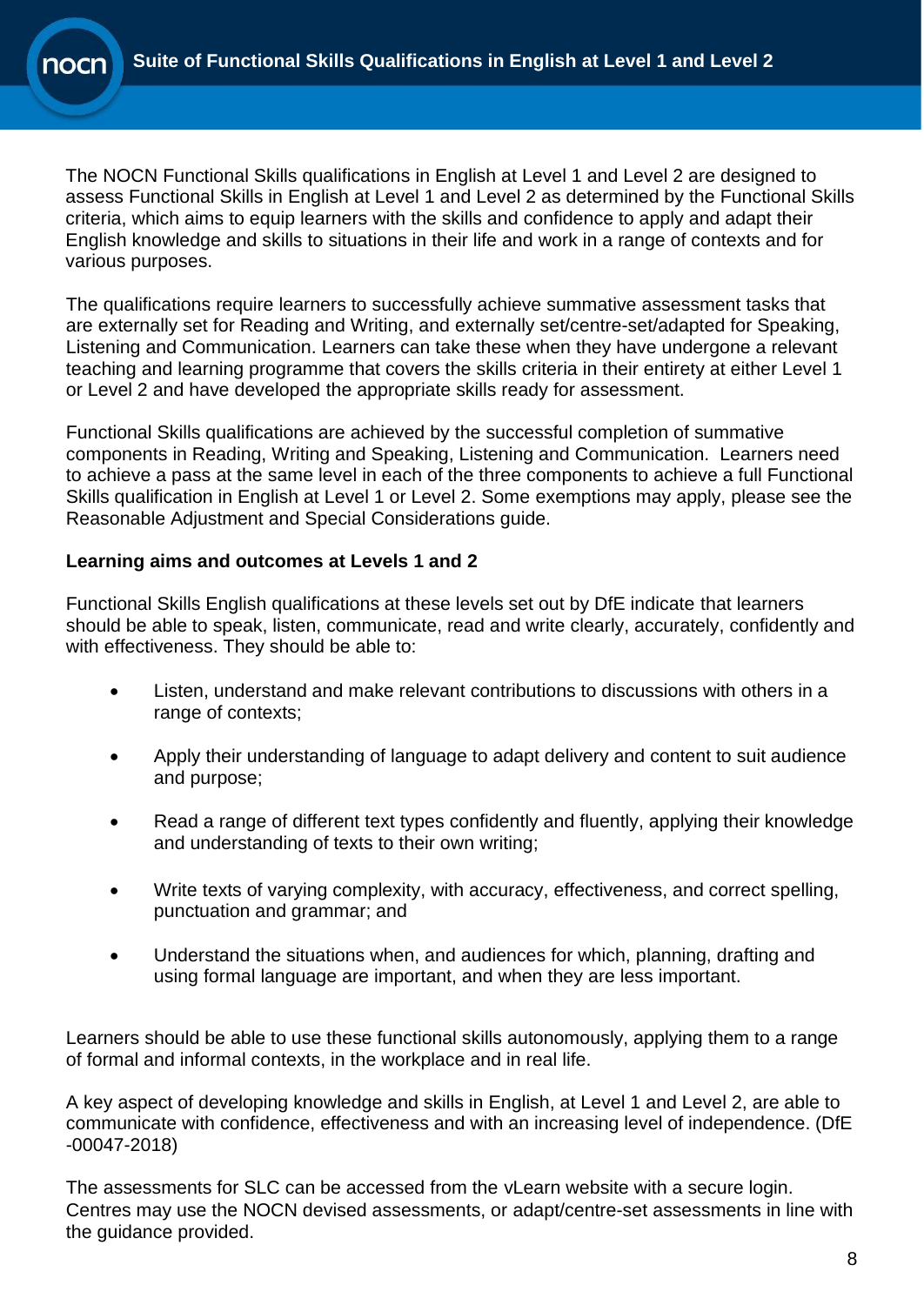### **Centre adaptations for Speaking, Listening and Communication**

NOCN assessments for SLC may be adapted by the centre to ensure that learners are not disadvantaged whilst adhering to Ofqual conditions and DfE requirements. Centres wishing to make use of the adaptations will be given bespoke guidance and training through their submission process, to ensure reliability and validity of the assessment.

The adapted or centre-set assessment for SLC assessments should be made available to NOCN at least 15 working days before the planned use of the assessment with learners to allow the assessment to be standardised in the same way as other NOCN devised assessments.

Centres are not permitted to amend:

- (a) the knowledge, skills or understanding that a Learner is required to demonstrate in the question or task,
- (b) the level of Demand of the question or task, or
- (c) any specified conditions under which the assessment must be completed, including in particular the time within which the assessment must be completed (unless any such amendment is part of a Reasonable Adjustment or for the purposes of Special Consideration) (Ofqual18/6385/4)

The language used on the assessment paper is required to be clear and straightforward. Any stimulus material used is appropriate to the level and aids understanding where deemed necessary and unlikely to cause offence. When NOCN is satisfied that the assessment meets the subject content, the centre will receive confirmation that it has been approved. The assessment will be added to NOCN assessment bank. The requirements set by NOCN are reasonable and do not impose unnecessary or burdensome requirements to centres complying with General Conditions of Recognition.

#### **Individual assessment times**

NOCN assessment time frames allow each specified level of attainment detailed in the specification to be reached by a learner who has attained the required level of knowledge, skills and understanding. They also facilitate accurate and consistent assessment and differentiation both within and across the levels.

NOCN assessment time for each individual component within the Functional Skills Qualifications for English are:

#### **Speaking Listening and Communicating:**

- Level 1 time of assessment 30 minutes
- Level 2 time of assessment 30 minutes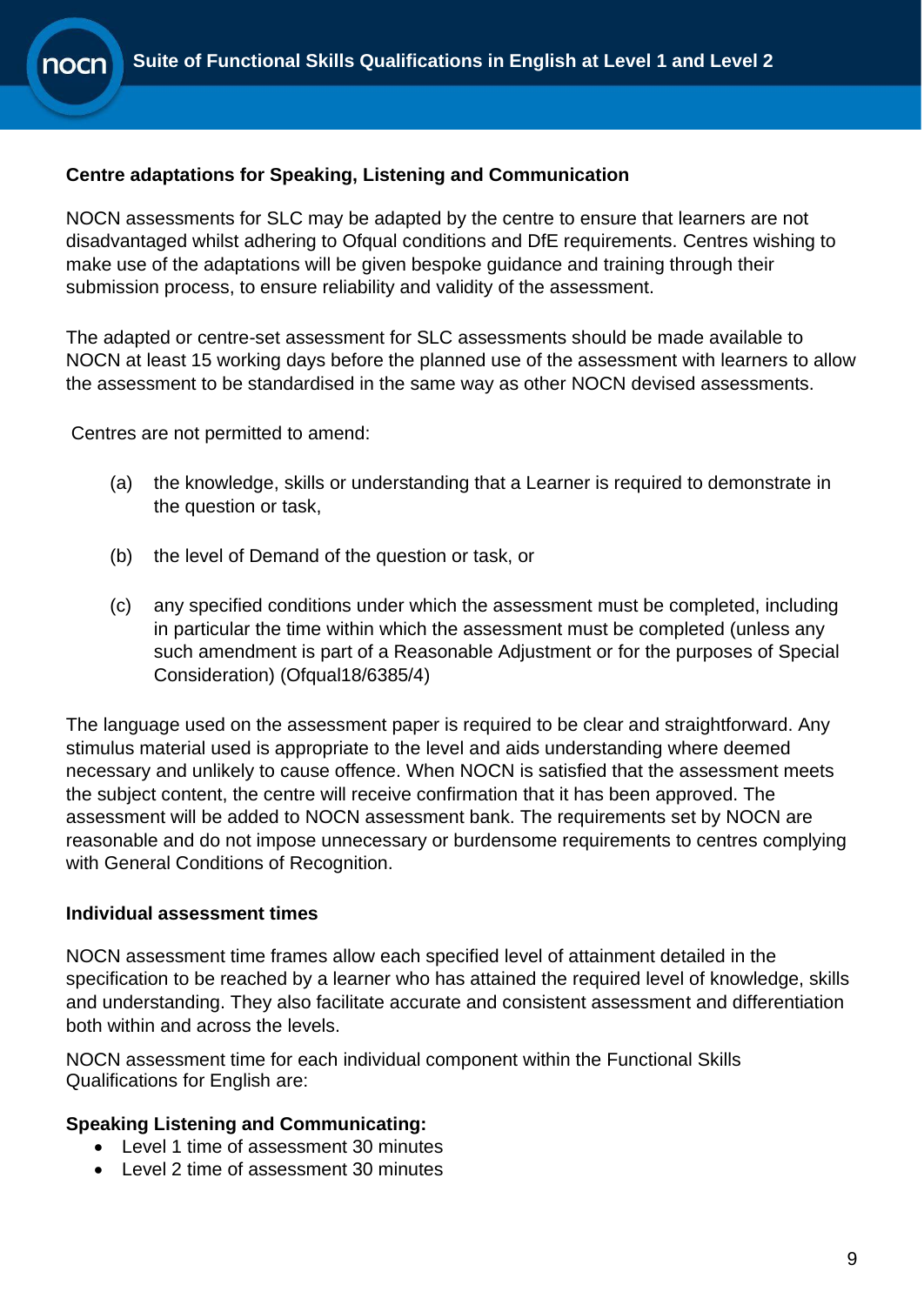#### **Reading:**

- Level 1 time of assessment 1 hour
- Level 2 time of assessment 1 hour

#### **Writing:**

- Level 1 time of assessment 1 hour
- Level 2 time of assessment 1 hour

The total marks available have therefore increased as compared to the legacy assessments. The total marks for the reformed assessments are:

#### **Reading:**

- Level  $1 32$  marks
- Level  $2 35$  marks

#### **Writing:**

- Level  $1 54$  marks
- $leve12 54$  marks

SLC is not numerically marked.

#### • **Guided Learning Hours**

Guided Learning Hours (GLH) are a guide to the amount of Teachers/Tutors/Assessors supervised or directed study time a learner will need to complete the learning needed for a qualification. NOCN recognises that every learner is different and the actual time taken may vary beyond the 55 GLH stated.

#### **Total Qualification Time (TQT)**

The Total Qualification Time for these qualifications is 55 hours.

TQT has been agreed by considering the total number of learning hours required for the average learner to achieve this qualification.

TQT is split into two areas:

- Guided Learning Hours (GLH):
	- o learning activity under the immediate guidance or supervision of a lecturer, supervisor, tutor or other appropriate provider of education or training
	- o includes the activity of being assessed if the assessment takes place under the immediate guidance or supervision of a lecturer, supervisor, tutor or other appropriate provider of education or training.
- Other Learning Hours (OLH):
	- o an estimate of the number of hours a learner will spend, as directed by (but not under the immediate guidance or supervision of) a lecturer, supervisor, tutor or other appropriate provider of education or training, including:
		- **•** preparatory work
		- self-study
		- or any other form of education or training, including assessment.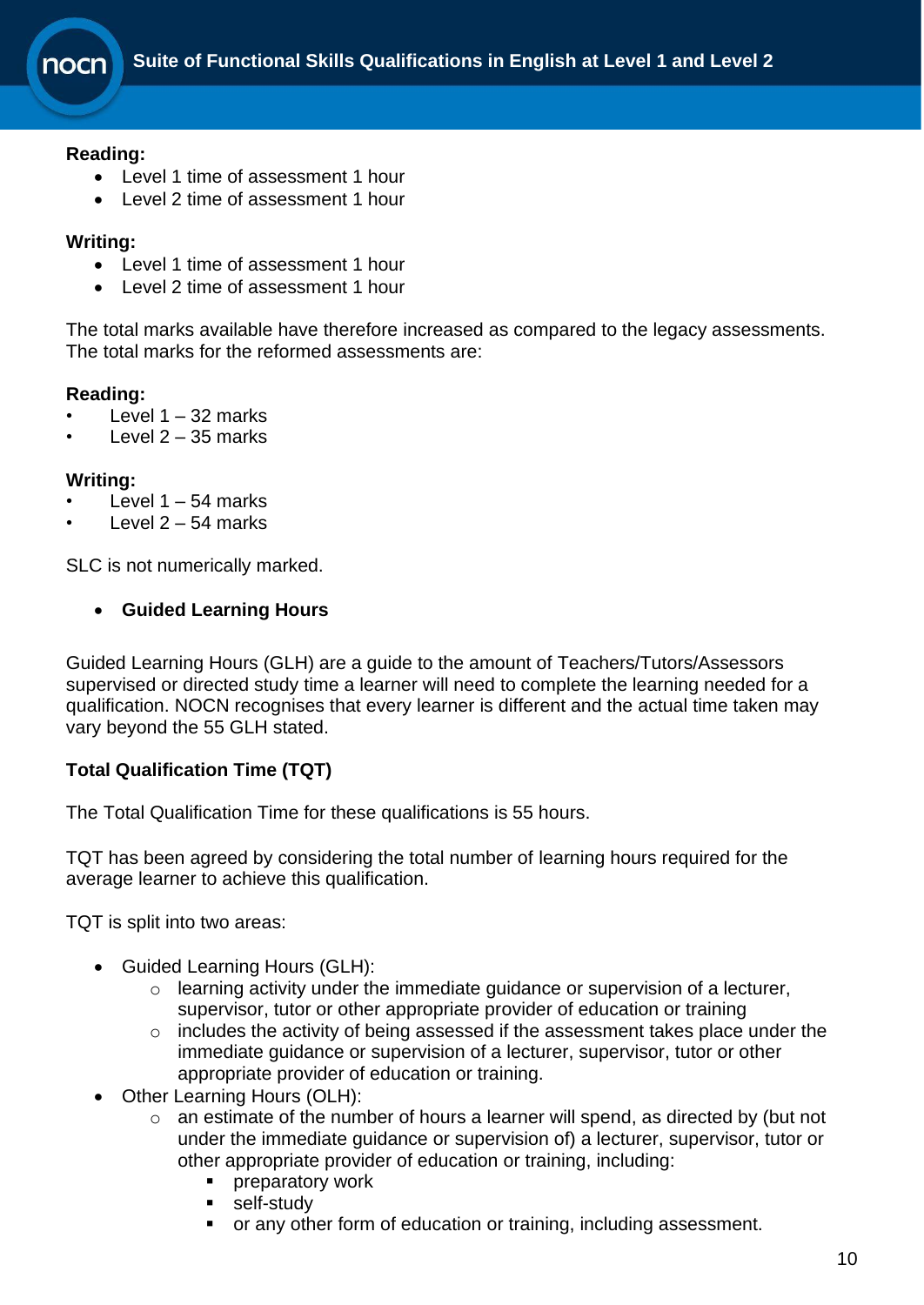Examples of GLH activities include:

- Classroom-based learning supervised by a Teacher/Tutor/Assessor
- Work-based learning supervised by a Teacher/Tutor/Assessor
- Live webinar or telephone tutorial with a teach in real time
- E-learning supervised by a Teachers/Tutors/Assessors in real time
- All forms of assessment which take place under the immediate guidance or supervision of an appropriate provider of training
- Exam time

Examples of OLH activities include:

- Independent and unsupervised research/learning
- Unsupervised compilation of a portfolio of work experience
- Unsupervised e-learning
- Unsupervised e-assessment
- Unsupervised coursework
- Watching a pre-recorded podcast or webinar
- Unsupervised work-based learning

The Total Qualification Time for these qualifications is 55 hours with no other learning as per the quidance in the ministerial letter Functional Skills GLH ministerial letter.pdf.

#### **Relationship with National Criteria**

The NOCN Functional Skills Qualifications in English at Level 1 and 2 have been designed in accordance with the General Conditions of Recognition (Ofqual/18/6405), Functional Skills English Guidance (Ofqual/18/6385/5), Decisions on Functional Skills reform (Ofqual/18/6985/2), Functional Skills English Conditions and Requirements (Ofqual/18/6385/4) and Subject Content Functional Skills: English (DFE-00047-2018). The assessments interpret the subject content and identifies that each level of the qualification subsumes and builds upon the content at lower levels. The Functional Skills Qualification criteria for English Level 1 and 2 can be found in Appendix 1.

#### **Language Requirements**

The Functional Skills Qualifications are only available in England and therefore these qualifications are only available in English.

#### **Progression Opportunities**

NOCN FSQ in English at Level 1 and Level 2 enable progression to further learning, employment, and learning and development opportunities within employment.

FSQ are designed from Entry 1 to Level 2 to ensure clear progression pathways and personal development opportunities. The levels comply with the level descriptors for positioning units within the Regulations Qualifications Framework. This will ensure that learner achievement is clearly understood by both the learner and audiences outside of the education environment.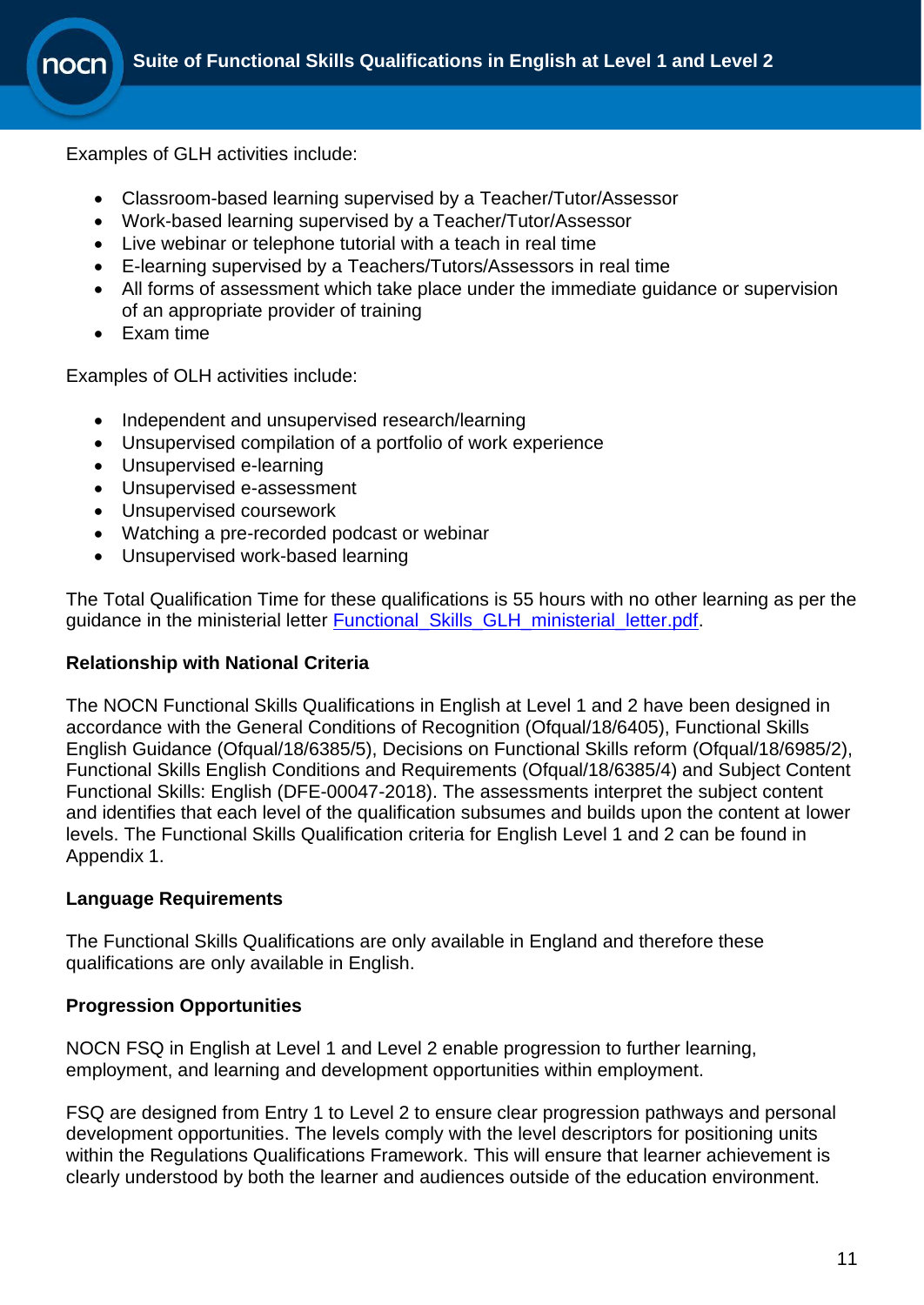The NOCN Functional Skills Qualifications in English at Level 1 allows learners to progress to:

- GSCE English;
- further study for vocational, vocational-related or general qualifications at Level 1 (for example, Level 1 NVQs or Level 1 Diplomas);
- further study at Level 2 (for example, Level 2 Functional Skills English, NVQs or Level 2 Diplomas).

After successfully achieving the NOCN Functional Skills Qualifications in English at Level 2 learners may be able to progress to:

- GSCE English;
- further study for vocational, vocational-related or general qualifications at Level 2 (for example, Level 2 NVQs or Level 2 Diplomas);
- further study at Level 3 (for example, Level 3 NVQs, Level 3 Diplomas or GCE A Levels).

The NOCN Functional Skills Qualifications in English at Level 1 and Level 2 will support study in the full range of subjects and sectors.

### <span id="page-11-0"></span>**3. Who are the qualifications for?**

There are no age restrictions for these qualifications.

Functional Skills Qualifications are vital to the personal development of all learners.

FSQs at all levels have an important role, as they are taken by school-age learners and adults, including as part of ESOL provision and apprenticeships. They play an important role for those in prison and for learners with learning difficulties or disabilities (Ofqual/17/6287).

The qualification is suitable for a wide range of learners including:

- adults involved in learning programmes to prepare them for work
- adults in work to provide progression opportunities
- young people involved in GCSEs in schools
- those involved in Diplomas and Apprenticeships.

These qualifications are assessed primarily through tasks, rather than traditional knowledge based tests, helping learners to enhance and apply their problem solving skills effectively.

Adults and young people will develop vital problem-solving skills, ensuring that they are well equipped for success in employment, further learning and life.

Employers will also benefit as Functional Skills Qualifications will help to ensure that employees are able to apply fundamental problem solving skills in work situations, improving effectiveness and productivity.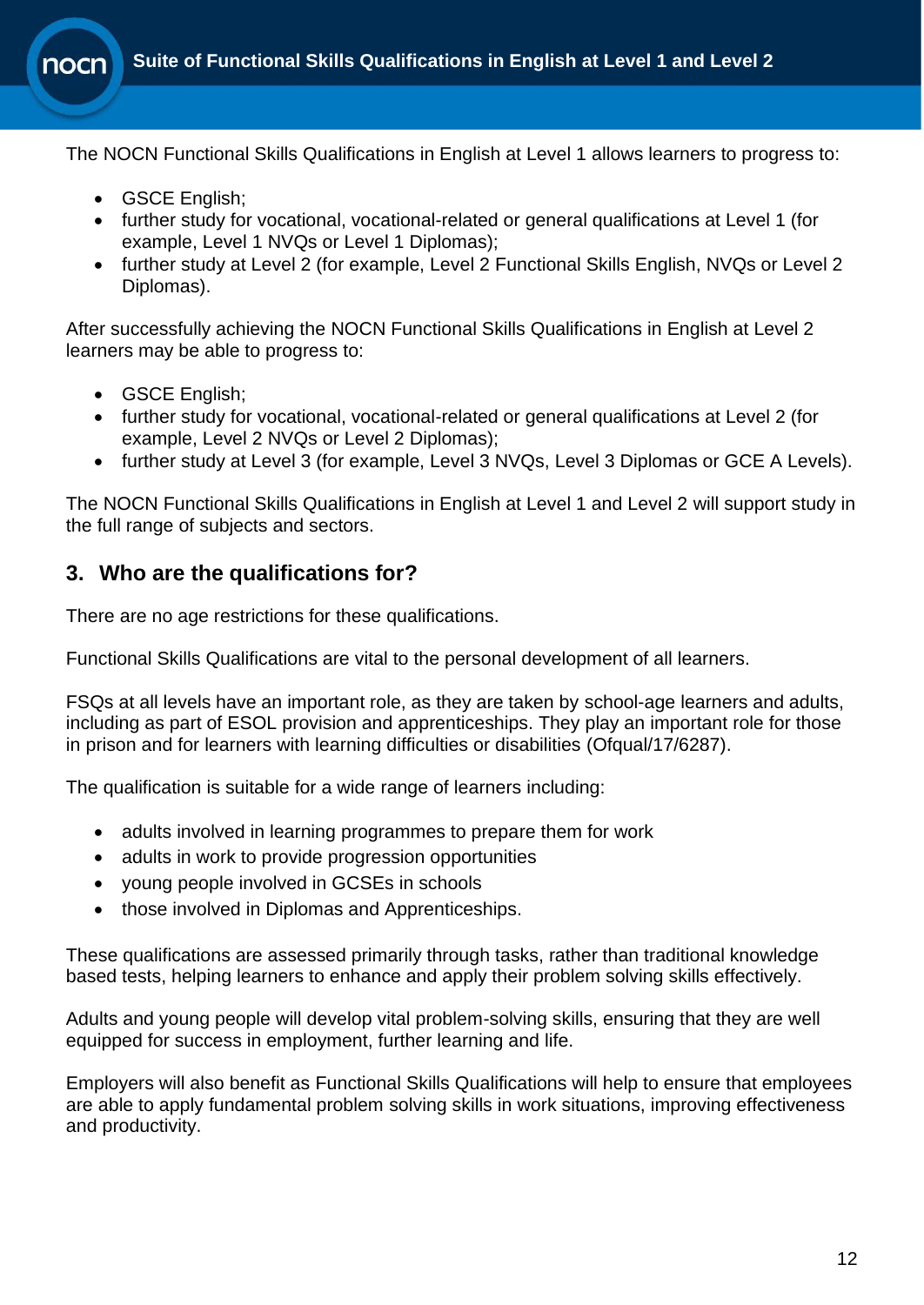#### **Functional Skills Qualification Assessments**

Functional Skills Qualification assessments are designed:

- As summative assessments can be used when the learner is ready for assessment, that is; they have developed the appropriate skills through a teaching and learning programme.
- To assess confident and competent use of the three component skills of Speaking, Listening and Communication, Reading and Writing.
- To assess Functional Skills Qualification criteria in their entirety at either Level 1 or Level 2.

Speaking, Listening and Communication assessments at Level 1 and 2 are externally set (by NOCN) and externally quality assured (by NOCN) but learners are assessed by centres under controlled conditions as specified in the Assessment information and Guidance section of the assessment. The assessments may be adapted in line with NOCN requirements.

The SLC assessments are downloaded from the vLearn website with a secure login and may use the NOCN devised assessments, centres may devise centre-set or adapted assessments in line with the guidance provided.

Reading and Writing assessments are externally set (by NOCN) and externally marked (by NOCN) and may not be centre-set or adapted by the centre.

#### **Restrictions on Learner Entry**

There are no restrictions on learner entry to these qualifications. However, learners should have undertaken relevant initial assessments to ensure that they are following an appropriate learning programme leading to the summative assessment.

#### **Recommended Prior Learning**

There is no recommended prior knowledge, attainment or experience needed by learners wishing to enrol on these qualifications.

#### **Learners with Particular Requirements**

Assessment within the NOCN Functional Skills Qualification in English at Level 1 and 2 is designed to be accessible and inclusive. The assessment methodology is appropriate and rigorous for individuals or groups of learners.

If you are a NOCN Approved Centre and have learners with particular requirements, please see the **NOCN Reasonable Adjustments and Special Consideration Policy and Procedure** within the Help and Support Section on [www.nocn.org.uk](http://www.nocn.org.uk/)

The NOCN Centre Approval process requires policy statements on Equal Opportunities and Diversity and Disability Discrimination which will be reviewed by NOCN. Further guidance is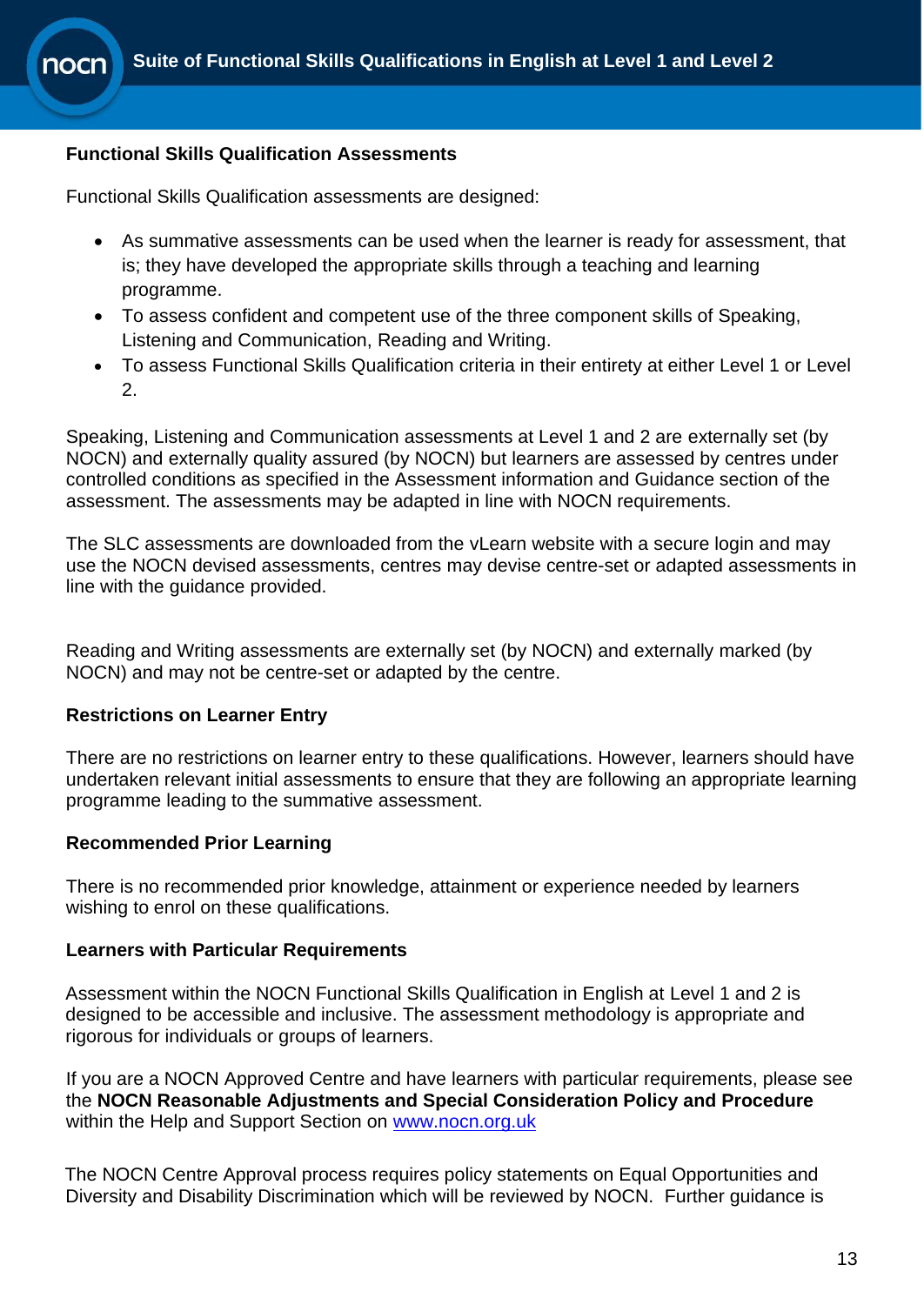available in the Quality Assurance Manual. Please contact [assurance@nocn.org.uk](mailto:assurance@nocn.org.uk) if you need further details.

The Permissions Table lists the most commonly requested adjustments to standard assessment arrangements. It is not intended to be a comprehensive list and Centres have a duty to seek advice from NOCN or its Delivery Partners (as appropriate) in any case where they do not consider that they have the necessary expertise to judge whether a Reasonable Adjustment is needed, and/or how it should be applied.

Centres can use Wide Range Achievement Tests (WRAT) and similar assessment tools in order to evidence their request for learner reasonable adjustments. These can be used either as a "Tool" or as a guide to assist them in their initial assessment of the learners where appropriate.

It is a requirement that the centres present the WRAT to the Awarding Organisation as a whole and completed document in their application for the reasonable adjustment to be granted. The documentary evidence within the WRAT must show that the learner does meet the requirements to receive a reasonable adjustment.

### <span id="page-13-0"></span>**4. Achieving the qualifications**

Learners will undergo appropriate teaching and learning programmes as would normally be delivered by centres. Curriculum teaching and learning must cover the Functional Skills Qualification criteria for English in their entirety at Level 1 and 2. Learners can take the summative assessment for the qualifications when they have developed the appropriate skills and are ready for assessment.

The summative assessment consists of externally set assessment tasks/questions that assess the whole of the skill criteria and the underpinning coverage and range. Sample assessments and detailed mark schemes, which are mapped to the Functional Skills Qualification Subject Content and Ofqual's Conditions and Requirements for English are available on the NOCN website under Functional Skills.

### **Assessment Conditions and Procedures**

Full guidance on the administrative procedures may be found within the NOCN Examination and Invigilation Policy and Procedure. Centres are to adhere to the guidance in NOCN Quality Assurance Manual [https://www.nocn.org.uk/support/quality-assurance/,](https://www.nocn.org.uk/support/quality-assurance/) for approved Centres to deliver NOCN Qualifications. It is intended that learners will take assessments for the qualifications 'on demand' when they are ready.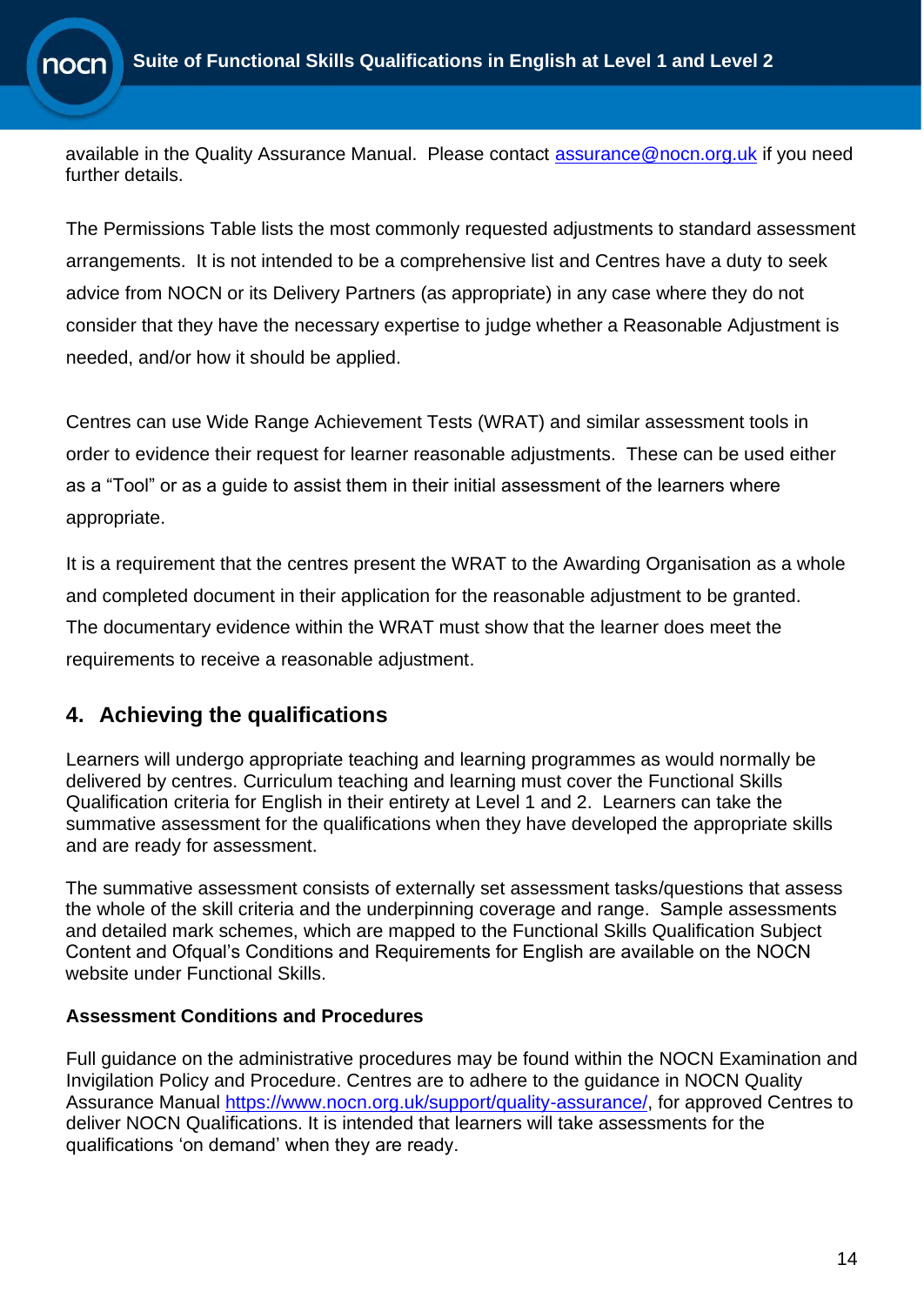Centres must specify the required dates and times for all assessments, including the SLC assessments, when they register the learners. The registrations for the SLC assessments of the qualification must be received by NOCN no less than 5 working days prior to the assessment.

Learners must take the assessments for Reading, Writing and SLC on the booked date and time of assessment. In exceptional circumstances, centres may apply to NOCN for learners to take assessments up to two hours before and two hours after the booked time. The booked assessment time cannot be changed without NOCN approval. Each of the components may be completed on different dates, and this will be identified when registering the learners. NOCN will appoint an External Quality Assurer to check that the assessments are taking place in accordance with NOCN guidelines. The completed externally set Reading and Writing assessments must then be sent to NOCN within 48 hours of completion for external marking.

Assessments must be taken under controlled conditions.

### **Embedding Functional Skills Qualification Assessments**

The qualifications can be delivered on a standalone basis or embedded into vocational/other qualifications.

The Functional Skills Level 1 and Level 2 English assessments are delivered as a qualification at a stage when the learner has developed the appropriate skills following a relevant teaching and learning programme. The assessment could therefore be used alongside other provision.

Embedded teaching and learning combines the development of literacy, language and numeracy with vocational, ICT or other skills. Using this approach, learners have the opportunity to achieve a Functional Skills Level 1 or Level 2 English qualification as well as the vocational/other qualification.

### <span id="page-14-0"></span>**5. How the qualifications will be assessed**

Learners are assessed using different methods as described in the following section.

The qualifications are awarded to learners who successfully achieve a pass in the summative assessment for each of the three components of Reading, Writing and Speaking, Listening and Communication, at the same level. Where a learner has not yet met the subject content to be awarded a pass, a result of fail will be issued.

### **Assessment**

Achievement of the qualifications is through successful completion of three individual components.

The Speaking, Listening and Communicating assessment is set by NOCN but may be adapted by centres in line with NOCN instructions and guidance. It is marked by centres and externally quality assured by NOCN.

The Reading and Writing assessments are set and marked by NOCN.

No pre-release material is used for Reading and Writing.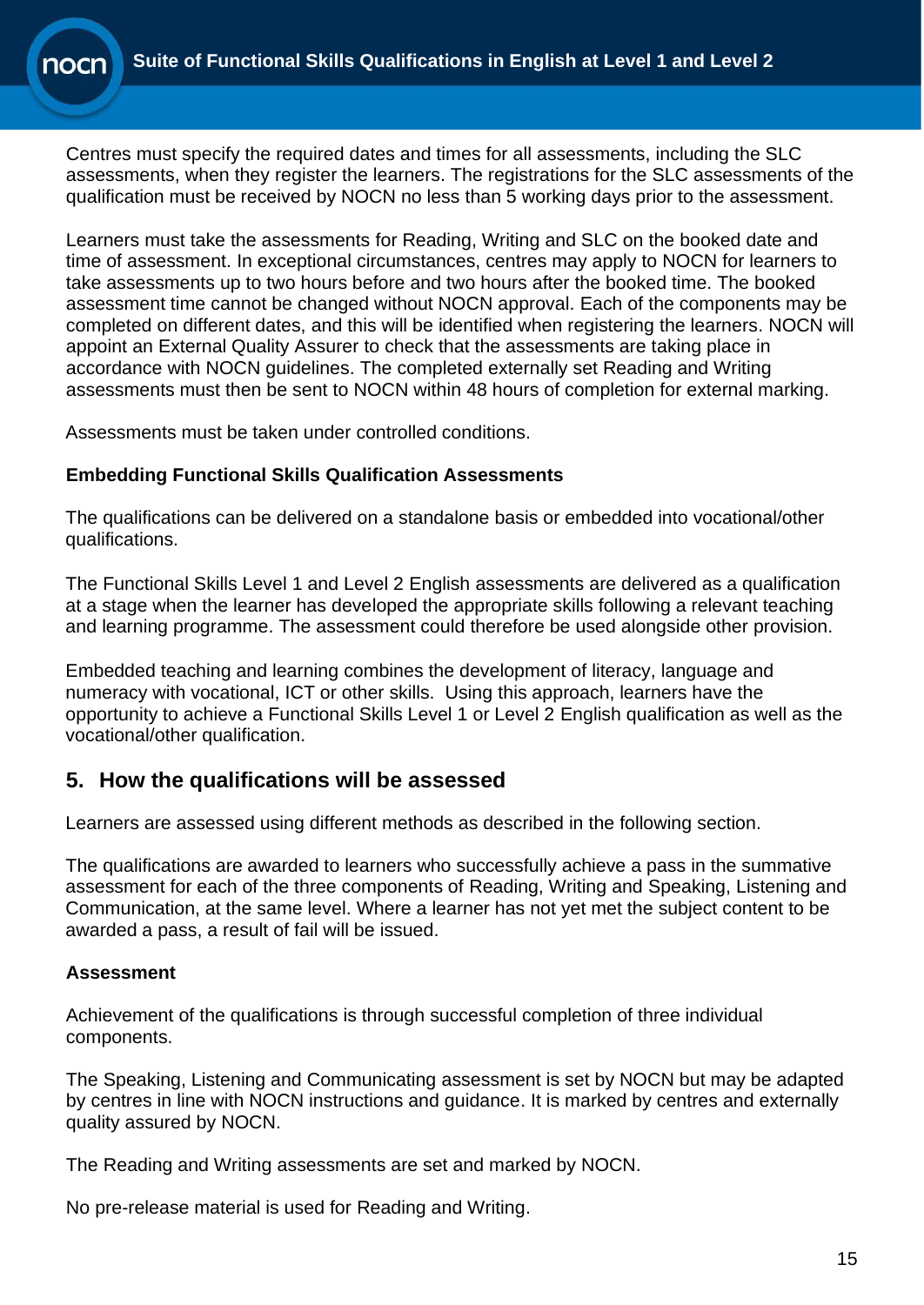

Learners may use word processing software in the writing assessment, but it is not mandatory. If technology is utilised the spell and grammar functions must be deactivated. No dictionaries are permitted for the writing assessment.

Learners are permitted to use dictionaries for the reading element only.

NOCN will retain completed assessments for NOCN standardisation and question analysis activity.

### **Assessment Design**

Assessments items/questions/tasks will be reviewed at least annually, more often if used extensively.

NOCN SLC assessments may be adapted or centre-set ensuring that it meets the specified requirements of the scope of study at the specified level to ensure that learners are not disadvantaged adhering to the guidance set out by Ofqual conditions and requirements and in conjunction with DfE requirements.

### **Speaking, Listening and Communication**

The DfE define Speaking, Listening and Communication as:

'Speaking, listening and communicating' within Functional Skills English qualifications is non-written communication, normally conducted face-to-face, and can also include 'virtual' communication methods such as telephone or spoken web-based technologies. The terms 'speaking, listening and communicating' are intended to be interpreted in a broad, inclusive way and are not intended to create any unnecessary barriers to students with speech or hearing impairment.

NOCN Speaking, Listening and Communication (SLC) assessments within the Functional Skills Qualifications suite assess information shared through the verbal exchange of information. The SLC assessment is the sharing of ideas and opinions in a range of contexts, in the workplace and in real life.

The needs of individual learners may vary. As per the guidance above, the term SLC should be interpreted as meaning communication, discussion and presentation that:

- Can include use of sign language (for example British Sign Language (BSL), signsupported English) provided this is made accessible to all participants in the discussion. It is recognised that BSL is a language in its own right and not a form of English. BSL is, however, permitted as an alternative to English for the assessment of Speaking, Listening and Communication. No other languages are permitted as alternatives to English.
- Can include access to augmentative speech equipment and such software as constitutes the way of communicating.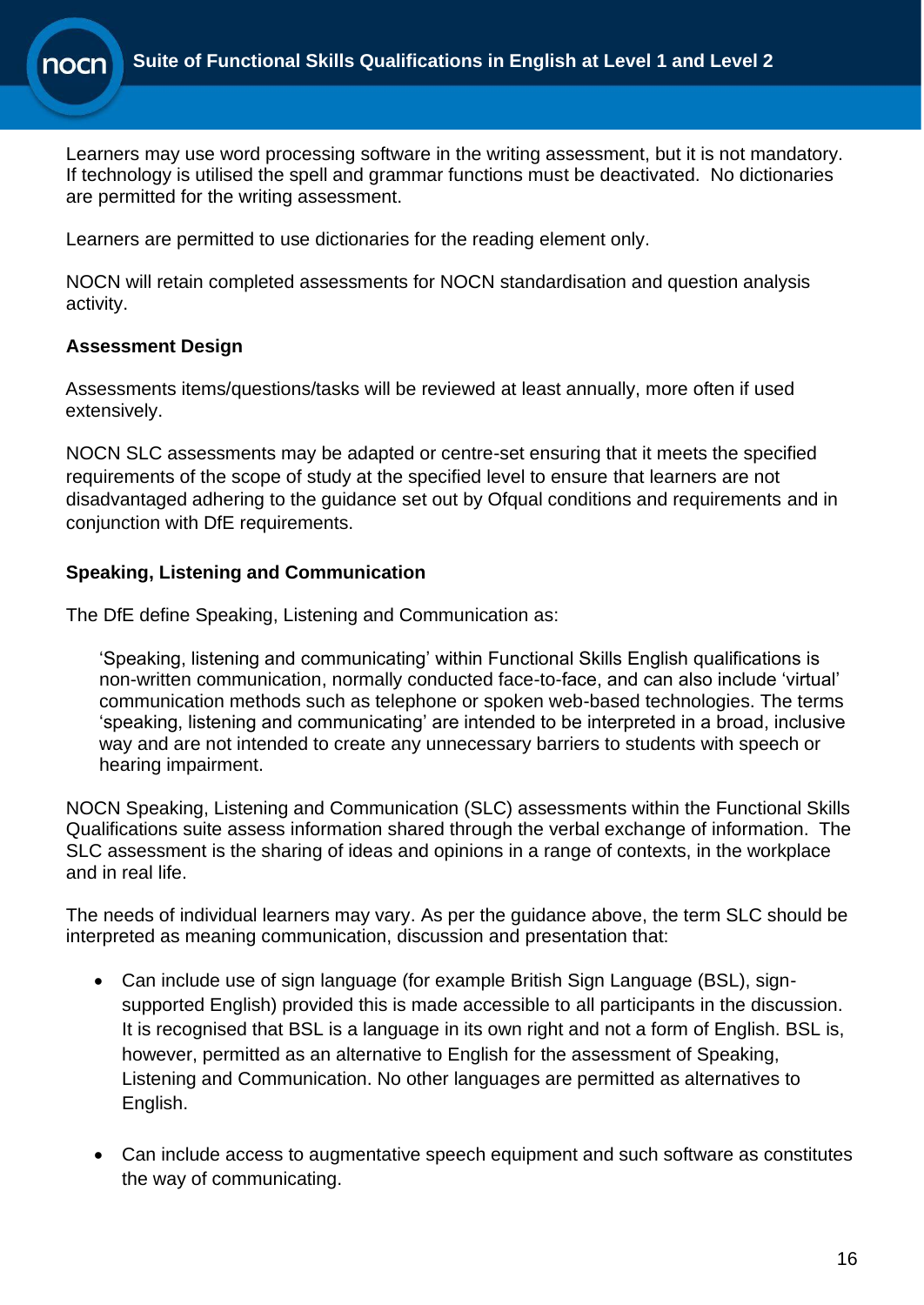• Does not depend solely on the use of written language or require the individual/s with whom the learner is communicating to be able to read (as these skills are covered by the requirements for Reading and Writing).

#### **Table 1: The criteria for a Pass**

|             | <b>Performance descriptor</b>                                                                                                                                                                                                                                 |  |  |  |  |  |
|-------------|---------------------------------------------------------------------------------------------------------------------------------------------------------------------------------------------------------------------------------------------------------------|--|--|--|--|--|
| <b>Pass</b> | Learners generally demonstrate the requirements for the level:<br>consistently,<br>$\Box$<br>effectively, and<br>□<br>to an appropriate degree for that level.<br>$\Box$<br>Overall performance across the range of requirements for the level is secure; any |  |  |  |  |  |
|             | insufficient demonstration of any individual content statement is balanced by<br>appropriate demonstration of that same content statement elsewhere.                                                                                                          |  |  |  |  |  |

Reference: Ofqual/18/6385/4

The rationale for the marks for all of SLC components is that the assessment outcome is determined by the extent to which the learner meets the criteria for a pass or fail. Each assessment for the SLC component complies with the requirements noted in the Ofqual conditions.

In order to achieve a Pass, the learner is required to meet the subject content of the SLC via the Scope of Study criteria set out on the Assessment Observation Record Sheet. The learner is required to meet each specified criterion on most occasions within each task.

The following descriptors must be considered when assessing the learner's performance. To achieve a pass for the assessment at Level 1 and Level 2 the learner must generally demonstrate the requirements for a pass.

To achieve a pass for the assessment at Level 1 and Level 2 the learner must generally demonstrate the requirements for the level;

- consistently
- effectively
- to an appropriate level for the qualification

The Teacher/Tutor/Assessor should insert a tick in the Assessment Observation Record Sheet if they have observed the learner doing the activity consistently, effectively, at an appropriate level for the qualification; insufficient demonstration of any individual Scope of Study is balanced by an appropriate demonstration of the same Scope of Study within either task. The Teacher/Tutor/Assessor should insert a cross if the Scope of Study is not met in a task.

The Overall column in the Assessment Observation Record Sheet should show a tick against each Scope of Study that a learner has achieved consistently, effectively, at an appropriate level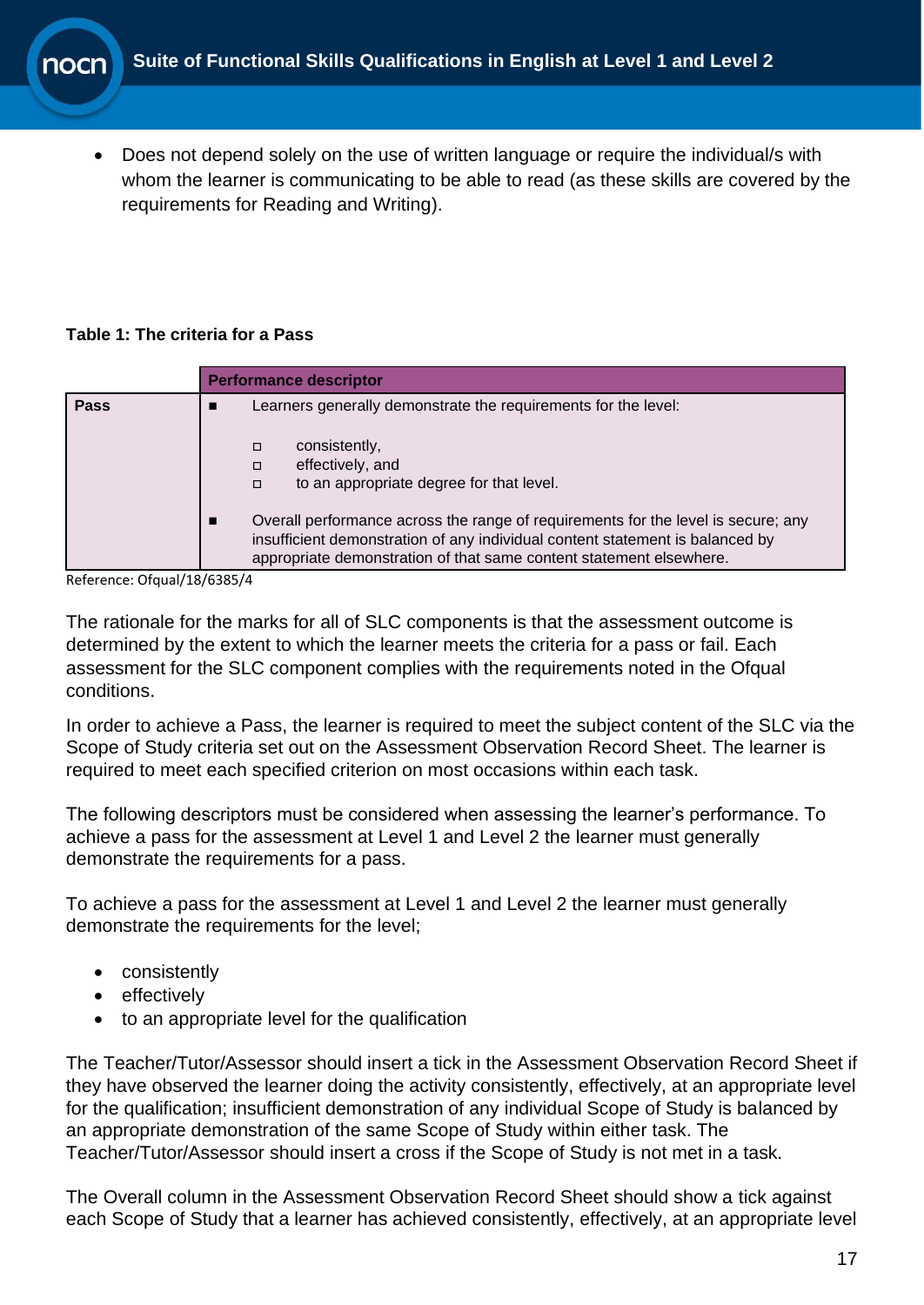for the qualification to ensure a Pass. If a cross appears in the Overall column, then the learner has failed the assessment.

It is anticipated that centres may complete the Speaking, Listening and Communication assessment independently and on separate occasions to the Reading and Writing assessments. Centres may download the Speaking, Listening and Communication assessments from vLearn website with a secure login.

A minimum of 10% of SLC assessments must be sampled by an Internal Quality Assurer (including the observation of live assessments) and a written record made of the observation (see Appendix 2: Report on Observation of Internal Assessment). It is good practice for centres to audio or video record SLC activity for internal quality assurance (IQA) and external quality assurance (EQA) purposes. Once the assessment records are completed by the IQA, the centre should complete an Internal Quality Assurance sample of the documents.

When the centre is satisfied that the learners have achieved the criteria for Speaking, Listening and Communication at the level required, the centre contact or IQA should complete the online RAC form and send this to NOCN to claim achievement of the Speaking, Listening and Communication assessment.

In addition, centres must retain copies of the Speaking, Listening and Communication assessment records including the Report on Observation of Internal Assessment (see Appendix 2) and completed assessment records for each individual learner. These must be made available at the next External Quality Assurance (EQA) visit to the centre.

NOCN will provide clear and effective arrangements in order to monitor the delivery and marking of SLC assessments. Centres will receive nominated EQA visits, and remote samples to ensure scrutiny of marking that is undertaken and standardisation of centre marking. The EQA reports will highlight any issues and additional training requirements for individual centres and will be addressed in line with NOCN policies and procedures.

### **Reading and Writing**

### **Functional Skills English (Reading):**

Functional Skills Reading assessment assess the learner's ability to read a range of texts with confidence and fluidity. Learners will be able to apply and their skills to read more confidently. Learners will be able to engage and understand text in everyday life and work. Learners will be able to read with accuracy and effectiveness at the specified level.

The rubrics for Reading assessments can be read to learners at all levels by a reader, however, the main body of text may not be as the purpose of assessment is to identify the skills criteria in reading. Texts used may be taken from real life contexts and can include instructional texts, persuasive texts and informative texts, for example; leaflets, short stories/reports and articles.

Functional Skills text is defined as materials that include the use of words that are written, printed, on screen or presented using Braille. As a reasonable adjustment, learners who are classified as disabled under the terms of the Disability Discrimination Act (DDA), and use assistive technology as their normal way of reading, can demonstrate that they are able to independently meet the requirements of the reading criteria through use of screen reader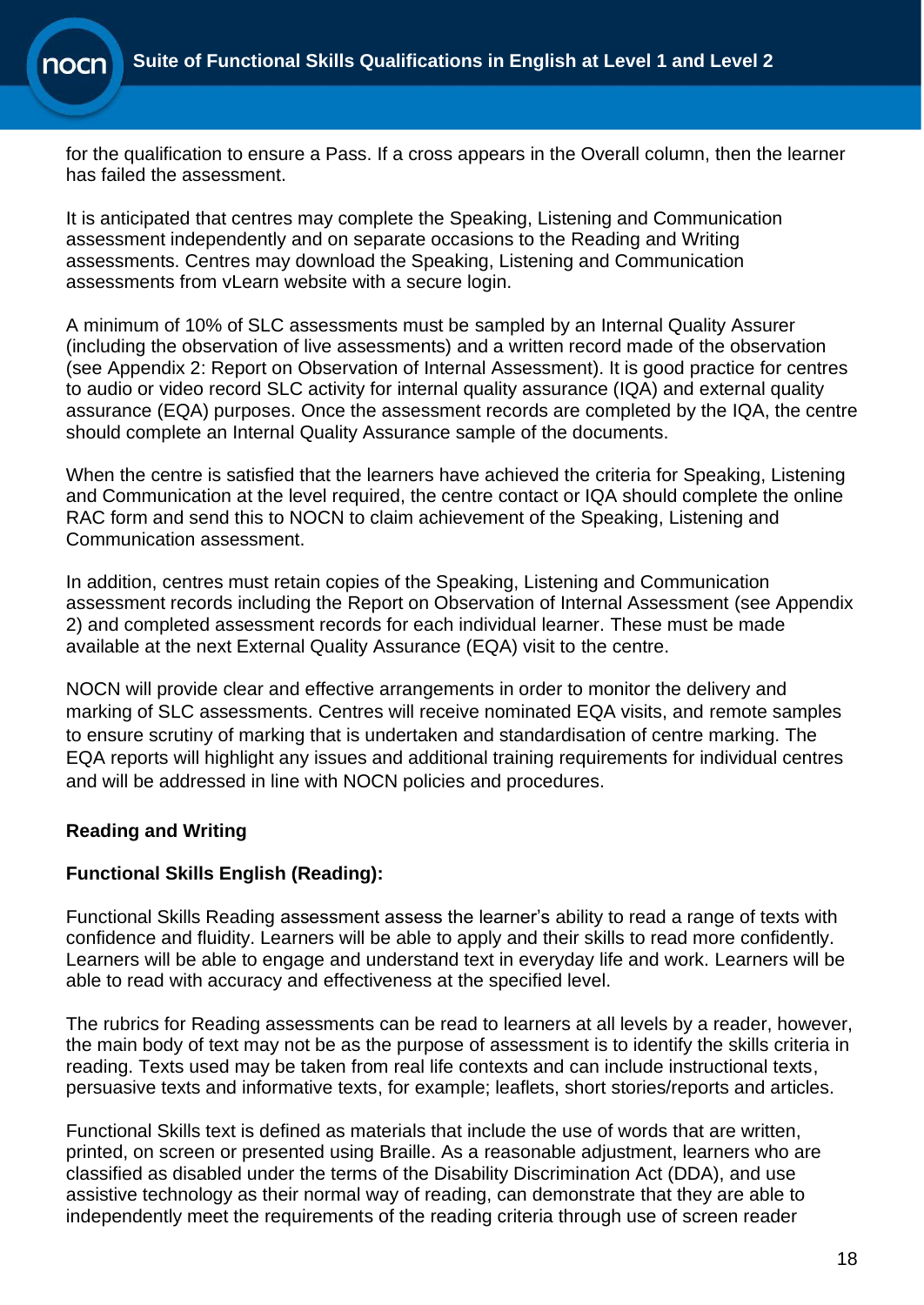software. A human reader cannot be used to demonstrate the requirements of the criteria as this does not meet the requirement for independence. As a last resort, an exemption from the reading requirements can be requested for learners who cannot use assistive technology.

The learners will take the assessments on the planned assessment date(s) and times and the assessments are to be sent to NOCN within 48 hours of completion for marking.

All tasks must be achieved to gain a full qualification. Reading and Writing assessments at Level 1 and 2 are externally set and assessed, Speaking, Listening and Communication is internally assessed and centres may use either the NOCN devised assessment or centreset/adapted assessment in line with the guidance stated. Each component assessment has detailed guidelines which outlines how the assessment must be administered and a detailed mark scheme identifies how marks should be allocated. Centres will not have access to the mark schemes for Reading and Writing at this level.

### **Functional Skills English (Writing):**

Functional Skills Writing assessment assesses the learners' ability to produce clear writing with varying complexity. Learners will be able to write accurately and effectively with correct spelling, punctuation and grammar. The Writing assessment comprises of tasks that cover the standards and the scope of study. Learners may be asked to complete a range of activities from letter writing, email, forms or posters. The rubrics of the Writing tasks may be read in all levels by a reader.

As a reasonable adjustment, learners who are disabled under the terms of the Equality Act 2010 can use assistive technology as their way of producing written text. A human scribe cannot be used to demonstrate the requirements of the criteria as this does not meet the requirement for independence. As a last resort, an exemption from the writing requirements can be requested for learners with disabilities who cannot use assistive technology.

The learners will take the assessments on the planned assessment date(s) and times and the assessments are to be sent to NOCN within 48 hours of completion for marking.

### **Spelling, Punctuation and Grammar**

NOCN have applied the weighting allocation within the permitted range for all levels of Functional Skills English Qualifications in order to assess the spelling, punctuation and grammar of the learners as directed through the conditions and requirements. The weighting allocation against each spelling, punctuation and grammar element within the writing component for all levels allows the learner to generate appropriate evidence that they have or have not attained the required level of knowledge, skills and understanding.

The permitted ranges of Spelling, Punctuation and Grammar stipulated are 40 - 45 % for Level 1 and 2. NOCN writing assessments fully comply with these stipulations.

The learners will take the assessments on the booked assessment date(s) and times. The assessments are to be sent to NOCN within 48 hours of completion for marking.

**Reading and Writing assessments** may be taken on different days.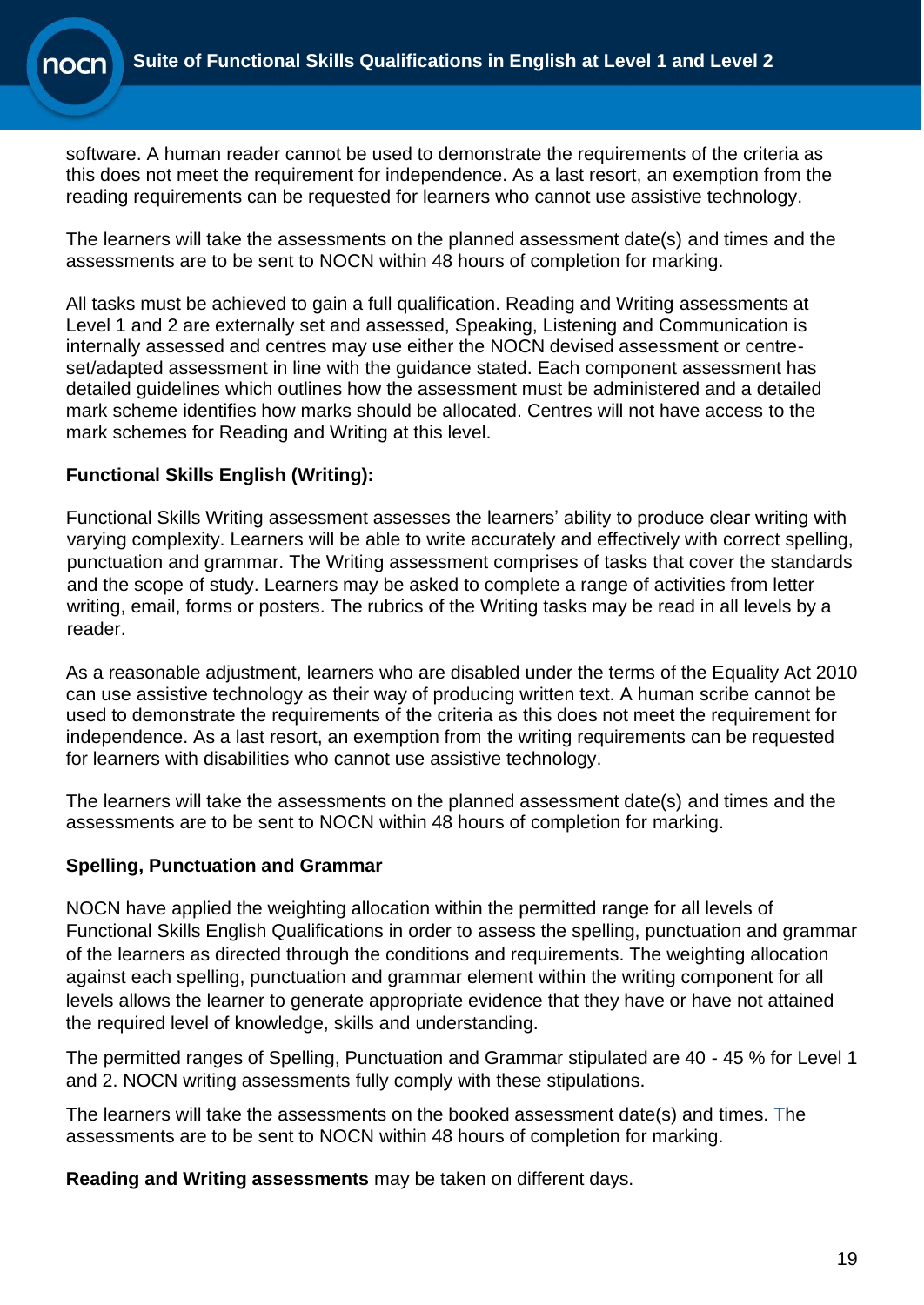All assessments must be achieved at the same level to gain a full qualification. Reading and Writing assessments at Level 1 and 2 are externally set and assessed, Speaking, Listening and Communication is internally assessed and centres may use either the NOCN devised assessment or centre-set/adapted assessment in line with the guidance stated. Each component assessment has detailed guidelines which outlines how the assessment must be administered and a detailed mark scheme identifies how marks should be allocated. Centres will not have access to the mark schemes for Reading and Writing at this level.

### **Marking**

The Reading and Writing assessments are externally marked by NOCN. Learners will complete the assessments on the booked assessment date at a specific time. Assessments will then be submitted within 48 hours of completion to NOCN for marking.

NOCN permits centres to mark SLC English assessments as per the designated mark scheme and guidance provided. The mark scheme specifies the scope of study that is being measured in order to achieve the component. Learners must complete the assessment in the allocated time. All assessments must be marked by the Functional Skills English Teacher/Tutor/ Assessor.

Marking must adhere to NOCN guidance for marking quality assurance. Centres are to ensure that the Internal Quality Assurance process is adhered to and that suitable evidence is made available for External Quality Assurance visits. These processes are in place to manage the risk of authenticity and accuracy of the centre procedures and evaluation.

Speaking, Listening and Communication assessments are internally assessed using the NOCN assessment mark sheet and guidance, and externally quality assured. 10% of the assessments must be sampled by an Internal Quality Assurer (including the observation of live assessments) and a written record produced and submitted for EQA assurance.

Centres are to complete the Learner Tracking Sheet to track and monitor SLC assessments undertaken including re-sits. The Learner Tracking Sheet is to be downloaded from vLearn, NOCN's secure website and be used for Internal Quality Assurance and must be provided for External Quality Assurance visits.

### **Assessment Summary**

To achieve a qualification, the learner must pass the assessment for each of the components at the same level. However, in some circumstances exemptions for components may be applied. Where a learner has not yet met the subject content to be awarded a pass, a result of fail will be issued.

### **Certification**

Results are issued to centres for the Reading and Writing components. For SLC, unless DCS has been granted, the External Quality Assurer will agree the Recommendation for the Award of Credit form to allow certification of the qualification to be carried out.

Where no exemption has been granted, learners must pass the assessments of Functional Skills: Reading, Writing and Speaking, Listening and Communication at the same level to be awarded the full qualification.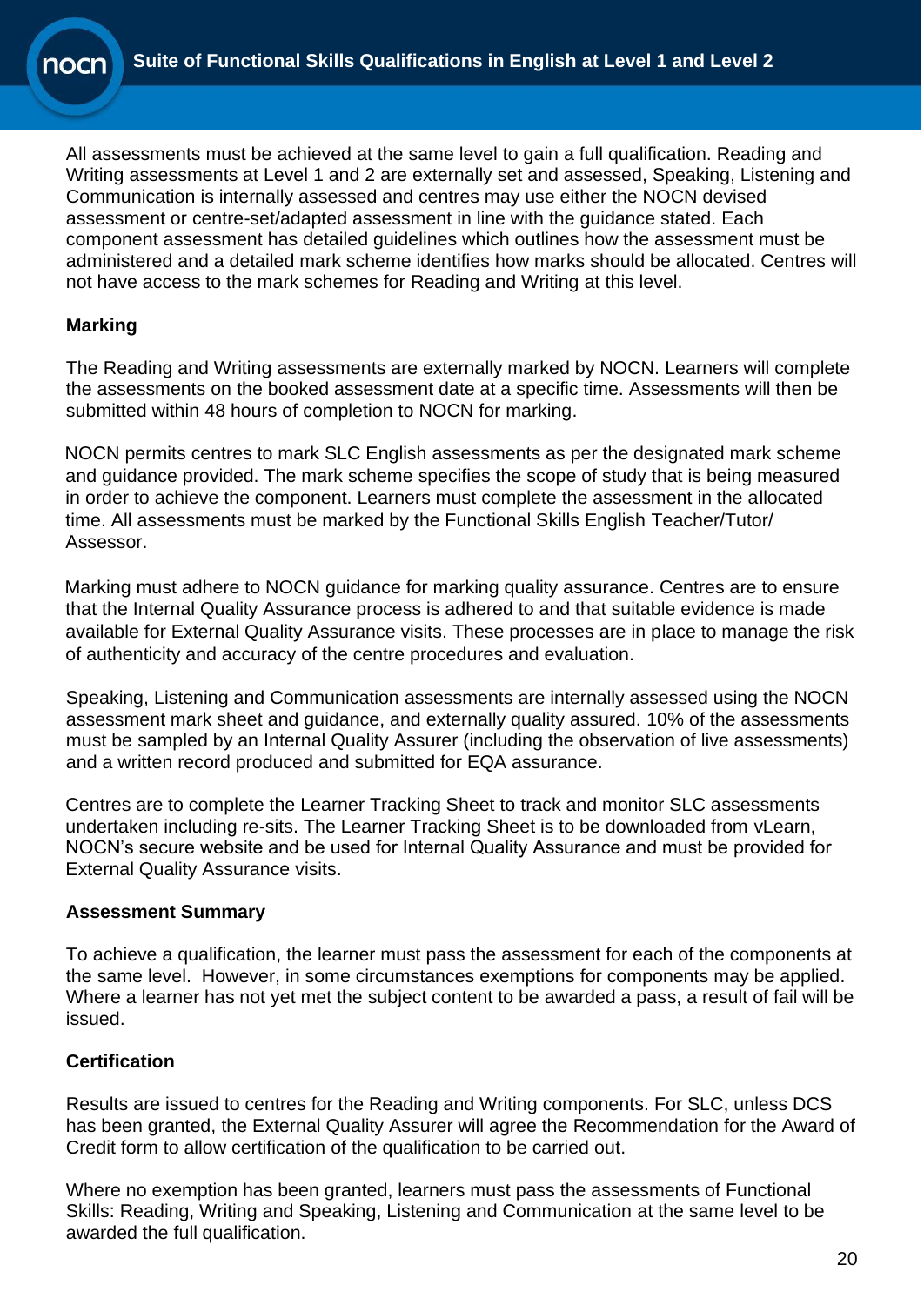

If a learner has completed one or two English components with other awarding organisations, this achievement may be acknowledged by NOCN. The centre must complete the Application for the Transfer of Functional Skills English Components.

If a pass has not been achieved, a fail notification statement will be provided, no certification will be processed.

### <span id="page-20-0"></span>**6. Offering the qualification**

### **Recognised Centres**

If you are already recognised to offer NOCN qualifications and would like more information about offering this qualification, please contact: [business-enquiries@nocn.org.uk](mailto:business-enquiries@nocn.org.uk)

Use Horizon to add this qualification to your centre.

### **New Centres**

If you are interested in offering NOCN qualifications but not currently working with NOCN, you will need to be recognised as an NOCN approved centre. This process includes:

- Confirmation that your organisation has an adequate infrastructure in place to support the effective delivery of NOCN qualifications
- An agreement signed by the principal authority in the organisation confirming adherence to the specified terms and conditions. This safeguards the quality assurance standards, in relation the delivery and assessment process.

If you would like more information about becoming an NOCN centre and offering this qualification please see 'New centres' under the 'Centres' section on our website [www.nocn.org.uk](http://www.nocn.org.uk/) or contact [business-enquiries@nocn.org.uk](mailto:business-enquiries@nocn.org.uk)

### <span id="page-20-1"></span>**7. How are the qualifications quality assured?**

### **7.1 General Information**

All providers wishing to deliver these qualifications will need to demonstrate the ability to manage and deliver the assessments, including adherence to NOCN quality assurance and assessment regulations.

NOCN will provide guidance and give support in enabling you to deliver the qualification.

Functional Skills English Level 1 and Level 2 Qualifications Reading and Writing components are assessed through an externally set and marked assessment so there is no requirement for Internal Quality Assurance of these assessments.

Speaking, Listening and Communication assessments are internally assessed, and externally quality assured.

### **Staffing requirements**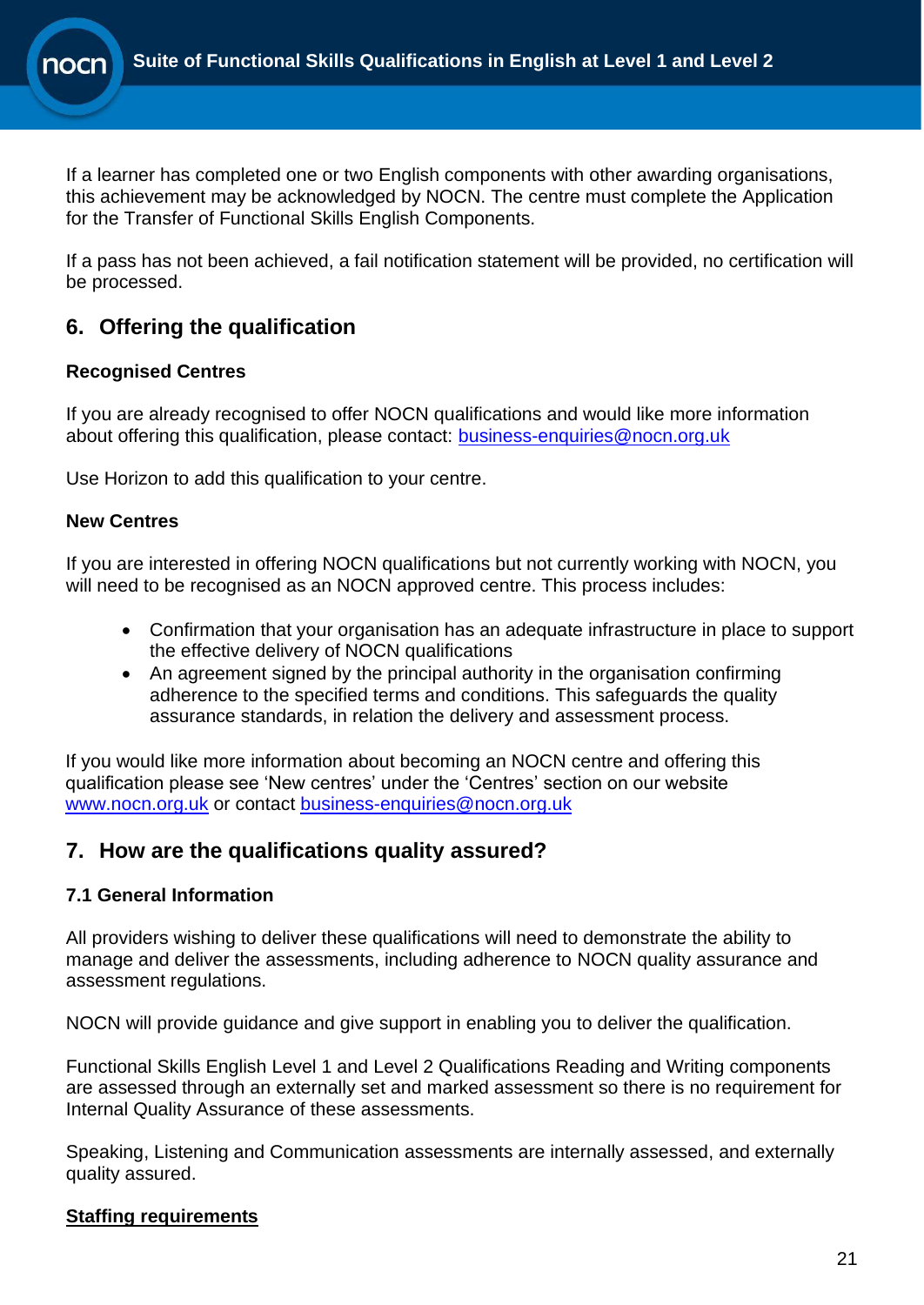**Teachers/Tutors/Assessors should be** competent and confident in the subject being taught. They also need a detailed understanding of the Qualification Specification and assessment requirements, in order to fully and effectively support the learners. There is no requirement to hold any specific teaching or subject specialist qualification. However, NOCN recommends that Teachers/Tutors/Assessors hold or should be working towards a teaching qualification. In addition, they should hold or should be working towards an appropriate subject specialist qualification.

**To become an IQA for Functional Skills**, an Internal Quality Assurer has to be able meet the quality assurance requirements for the specific qualification, and therefore should be confident in the subject area. They also need a detailed understanding of the Qualification Specification and assessment requirements, in order to fully support the learners and the Assurer and to be compliant with NOCN requirements. There is no requirement to hold any specific teaching or subject specialist qualification. However, NOCN recommends that an IQA holds or should be working towards an Internal Quality Assurer qualification. A teaching qualification would be desirable to fully support the role requirements. In addition, they should ensure that their Continuous Professional Development record evidences recent and ongoing upskilling in Functional Skills. Ideally this should show a minimum of two years' experience in Skills for Life or Key Skills or Functional Skills delivery.

### **Direct Claims Status (DCS)**

### **Level 1 and 2**

Centres may be granted DCS for the SLC component once the requirements as detailed in the NOCN Direct Claims Status Policy and Procedure have been met. However, even when DCS has been attained, all assessments must be retained for a period of at least 3 years and be available to NOCN upon request. Centres must submit a current Curriculum Vitae (CV) for all Teachers/Tutors/Assessors and Internal Quality Assurers for Functional Skills qualifications to NOCN to be held on file. External Quality Assurers will recommend that the centre is approved for DCS for Functional Skills if the centre meets all direct claims status requirements. Internal Quality Assurers will normally be approved for specific subject areas and levels.

The centre should release at least one centre representative to NOCN Functional Skills Centre Events/training on an annual basis which should then be cascaded within the centre. The training will be available at a number of venues throughout the country. In addition, training will be available on an ongoing basis i.e. centre visit, EQA intervention or remote activity. Additional bespoke training is available on demand.

### **The role of the IQA**

The IQA will monitor and evaluate assessment practices to ensure compliance with requirements, consistent assessment decisions and advise on improvements. A key duty is to conduct observations of the assessment process for Speaking, Listening and Communicating and complete a written record of their findings. The IQA will quality assure a 10% sample of assessed work and completed mark schemes, including the observation of live assessments. They will lead standardisation across the Teachers/Tutors/Assessors to ensure that the mark schemes are being applied consistently. They will be able to sign off the RAC once DCS has been approved.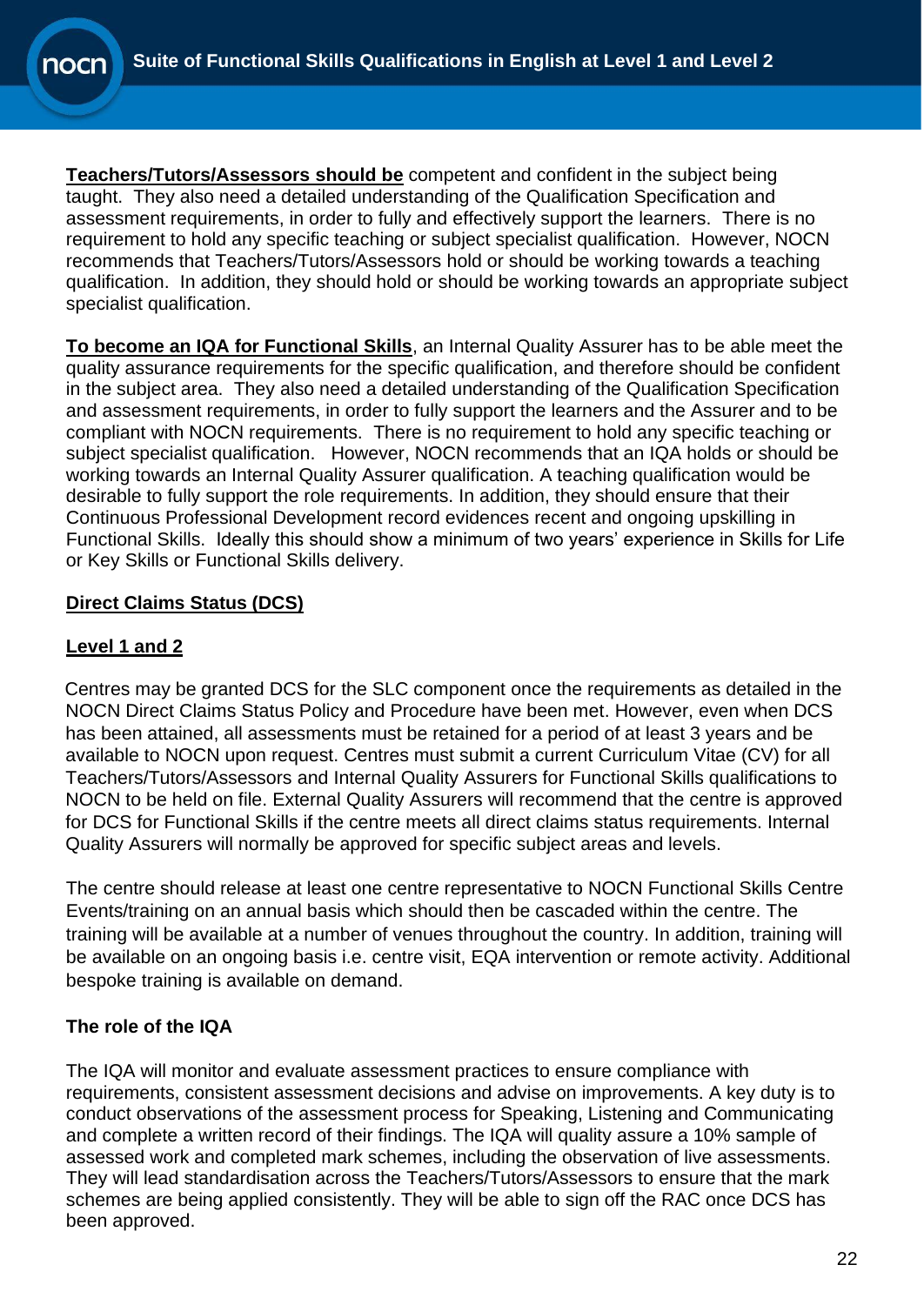#### **Withdrawal of Direct Claims Status (DCS)**

Where there is evidence that the required standards have not been met, NOCN may decide to withdraw DCS.

#### **7.2 Invigilation**

Centres must comply with the NOCN Examination and Invigilation Policy and Procedure and follow the guidance within the Invigilation Handbook for Reading and Writing Assessments**. In addition, there are specific requirements for Functional Skills qualifications which have been agreed by all awarding organisations which offer the qualifications:** 

*The head of centre must ensure that:*

#### *Administration of exams*

*('Administration' includes initial receipt of confidential materials, secure storage, movement and preparation of materials for scheduled assessments, and registration, secure storage and return of materials to the awarding organisation after scheduled assessments are completed)*

*a. No tutor of a Functional Skills qualification can be involved in the administration of the assessment materials for level 1 and 2 assessments in that subject, regardless of the level they teach.*

#### *Invigilation of exams*

b. *A Functional Skills subject tutor must not be involved in the invigilation of that subject, even if they have not taught those learners (i.e. a Functional Skills English tutor must not invigilate any Functional Skills English assessments and a Functional Skills Maths tutor must not invigilate any Functional Skills Maths assessments, regardless of the level they teach).*

#### *Exceptions*

*A centre must ensure that it has a suitable invigilator available for all Level 1 and 2 Functional Skills assessments.*

*There are no automatic exceptions to this rule. In exceptional circumstances, where only a tutor can access the assessment location and/or the learners, some adjustment may be granted by prior arrangement with, and at the discretion of, the awarding organisation.*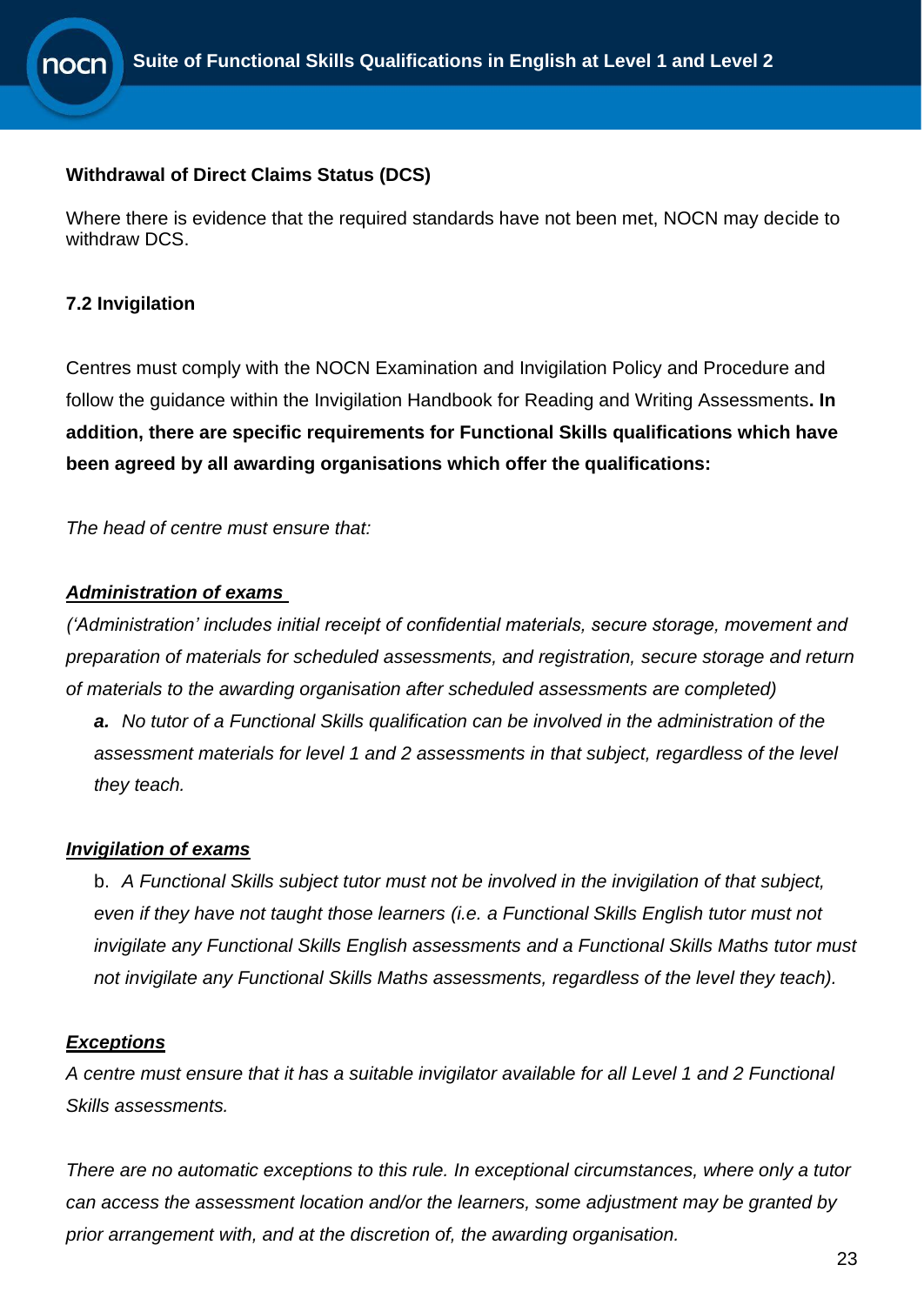

*Any exception on these grounds must be agreed by the awarding organisation in advance of the assessment date.*

*An exception may also require the centre to agree to additional measures to ensure the security of materials and additional monitoring by the awarding organisation.*

Please contact NOCN if you have any queries relating to the information above.

### **7.3 Standardisation**

Standardisation is a process that promotes consistency in the understanding and application of standards, as it:

- establishes statements on the standard of evidence required to meet the assessment subject content for the units in NOCN qualifications
- makes recommendations on assessment practice and produces advice and guidance for the assessment of units
- identifies good practice in assessment.

It is a requirement of the Centre Recognition Process that each Centre offering the qualifications must contribute assessment materials and learners' evidence from SLC for NOCN standardisation if requested.

NOCN will notify Centres of the required sample for standardisation purposes. Assessment materials, learners' evidence and Teachers/Tutors/Assessors feedback will be collected by External Quality Assurers on behalf of NOCN.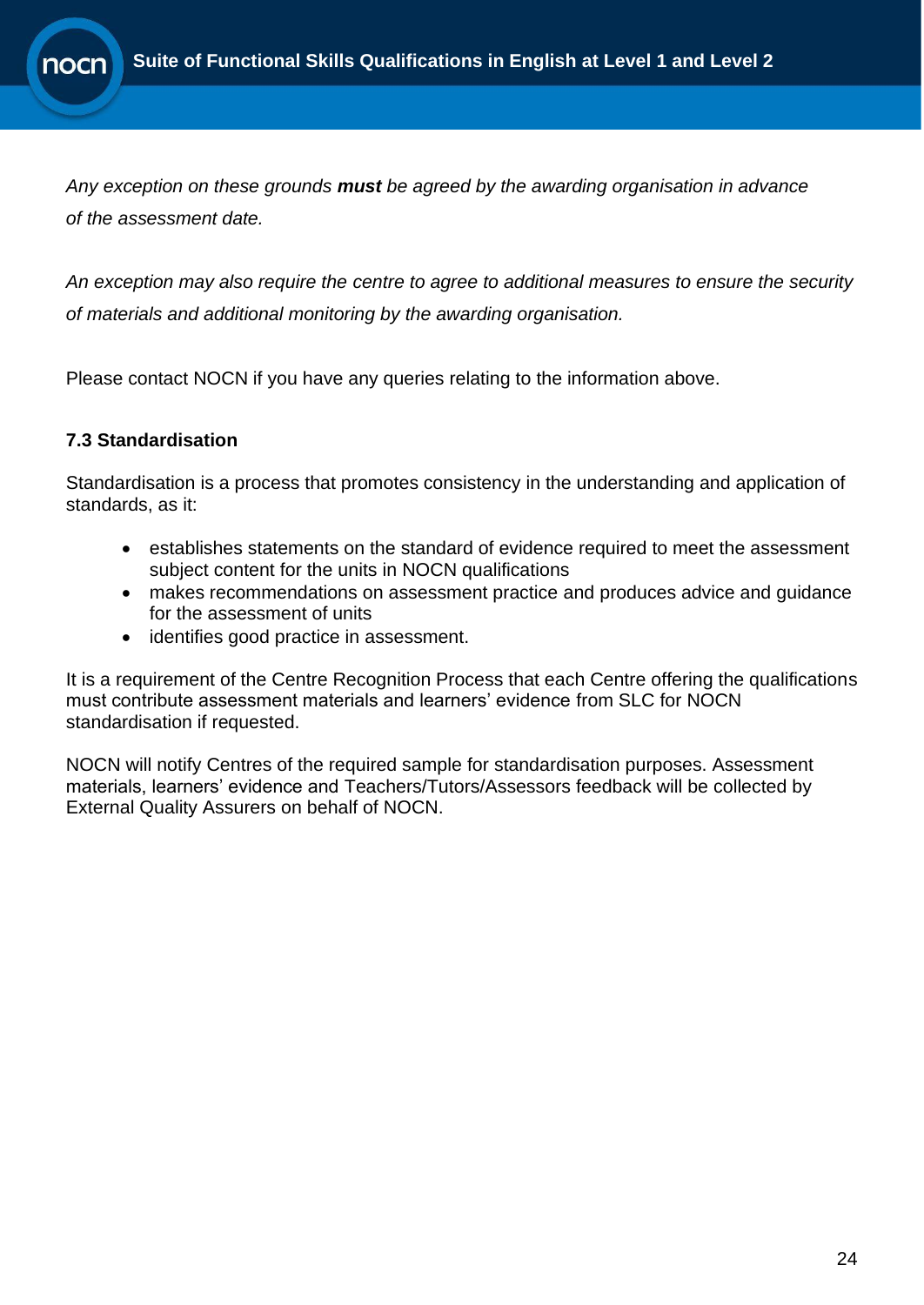

**APPENDIX 1**

<span id="page-24-0"></span>**FUNCTIONAL SKILLS CRITERIA: ENGLISH**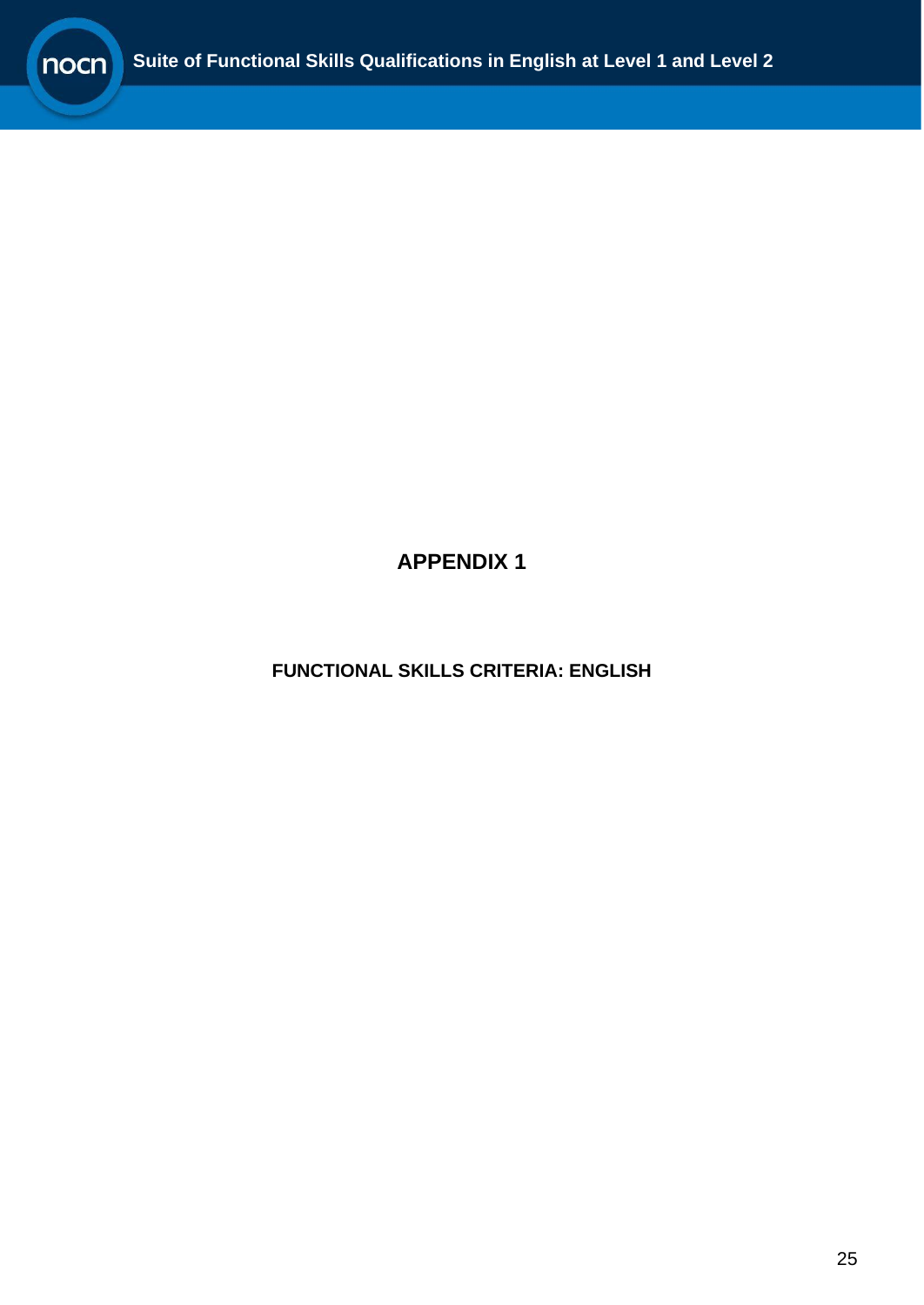### <span id="page-25-0"></span>**Subject Content: Level 1**

# **Speaking, Listening and Communicating**

### **Scope of study**

Text: this should include narratives, explanations, discussions, instructions, information, descriptions and presentations all of varying lengths.

| 1. Identify relevant information and lines of argument in explanations or presentations             |  |
|-----------------------------------------------------------------------------------------------------|--|
| 2. Make requests and ask relevant questions to obtain specific information in different<br>contexts |  |
| 3. Respond effectively to detailed questions                                                        |  |

- 4. Communicate information, ideas and opinions clearly and accurately on a range of topics
- 5. Express opinions and arguments and support them with evidence
- 6. Follow and understand discussions and make contributions relevant to the situation and the subject
- 7. Use appropriate phrases, registers and adapt contributions to take account of audience, purpose and medium
- 8. Respect the turn-taking rights of others during discussions, using appropriate language for interjection

## **Reading**

### **Scope of study**

Text: this should include a range of straightforward texts on a range of topics and of varying lengths that instruct, describe, explain and persuade.

- 9. Identify and understand the main points, ideas and details in texts
- 10. Compare information, ideas and opinions in different texts
- 11. Identify meanings in texts and distinguish between fact and opinion
- 12. Recognise that language and other textual features can be varied to suit different audiences and purposes
- 13. Use reference materials and appropriate strategies (e.g. using knowledge of different word types) for a range of purposes, including to find the meaning of words

14. Understand organisational and structural features and use them to locate relevant information (e.g. index, menus, subheadings, paragraphs) in a range of straightforward texts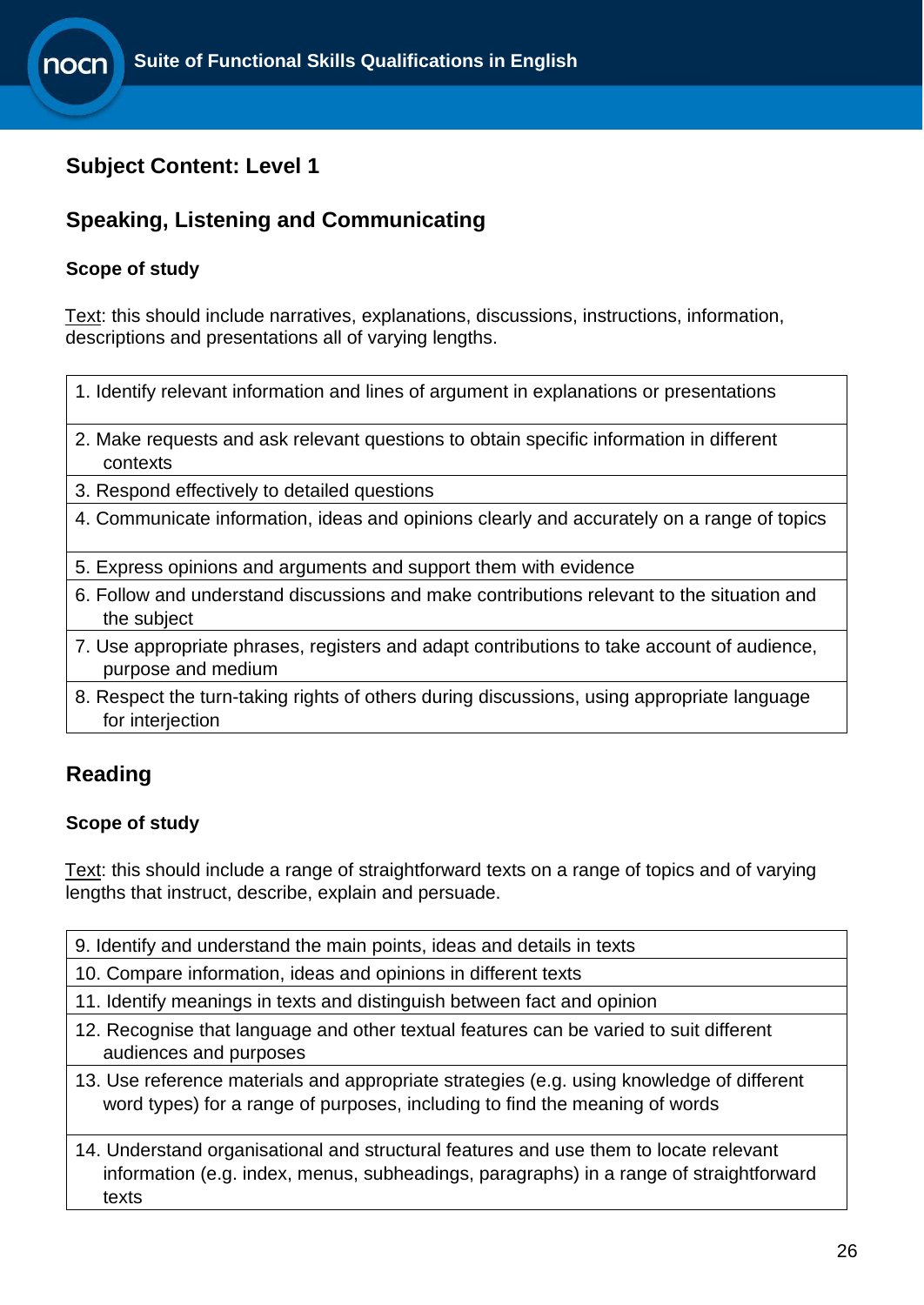

- 15. Infer from images meanings not explicit in the accompanying text
- 16. Recognise vocabulary typically associated with specific types and purposes of texts (e.g. formal, informal, instructional, descriptive, explanatory and persuasive)
- 17. Read and understand a range of specialist words in context
- 18. Use knowledge of punctuation to aid understanding of straightforward texts

# **Writing**

### **Scope of study**

Text: this should include straightforward texts such as narratives, instructions, explanations and reports of varying lengths.

### **Spelling, punctuation and grammar**

- 19. Use a range of punctuation correctly (e.g. full stops, question marks, exclamation marks, commas, possessive apostrophes)
- 20. Use correct grammar (e.g. subject-verb agreement, consistent use of different tenses, definite and indefinite articles)
- 21. Spell words used most often in work, study and daily life, including specialist words

### **Writing composition**

- 22. Communicate information, ideas and opinions clearly, coherently and accurately
- 23. Write text of an appropriate level of detail and of appropriate length (including where this is specified) to meet the needs of purpose and audience
- 24. Use format, structure and language appropriate for audience and purpose
- 25. Write consistently and accurately in complex sentences, using paragraphs where appropriate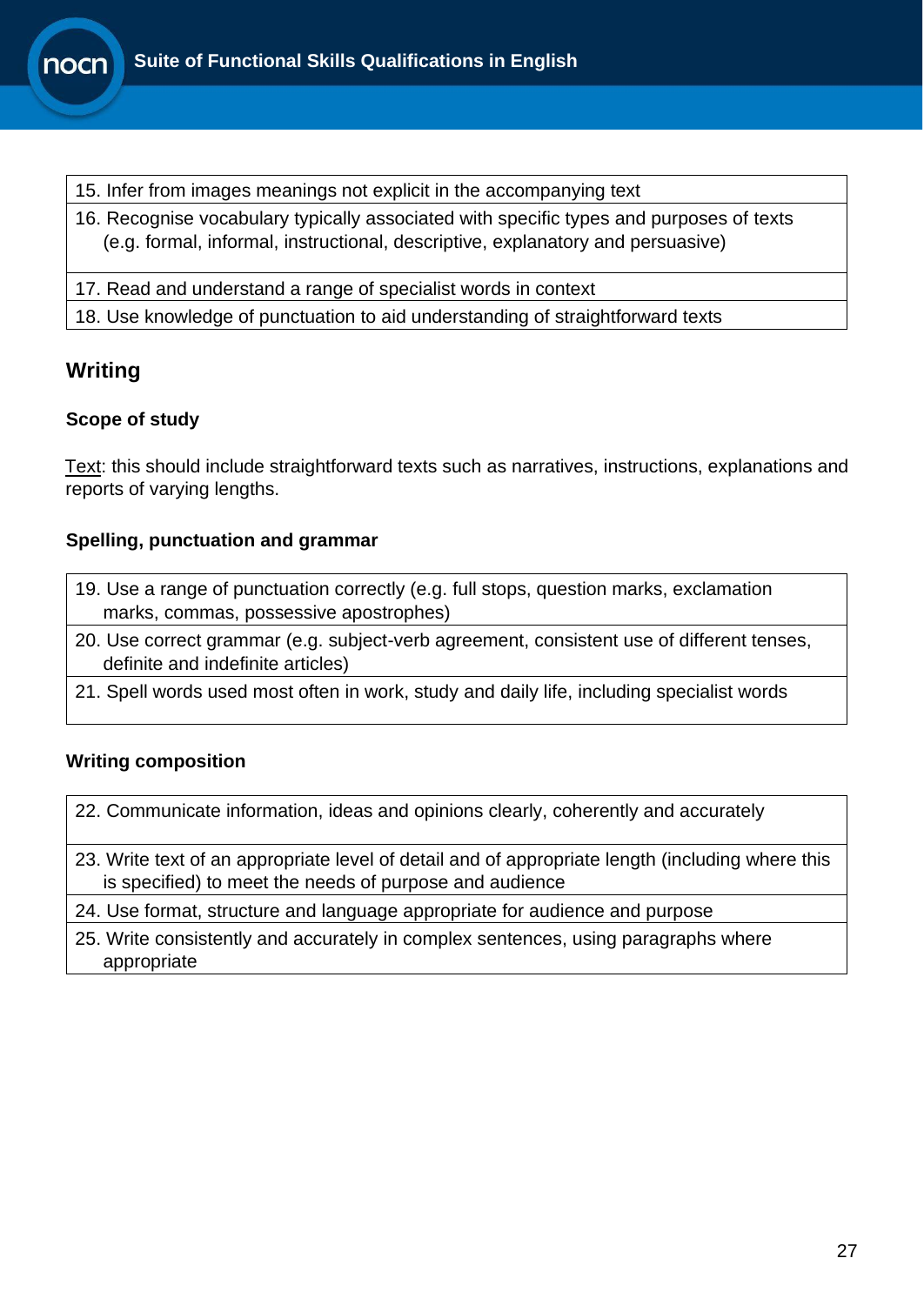### <span id="page-27-0"></span>**Subject Content: Level 2**

## **Speaking, Listening and Communicating**

### **Scope of study**

Text: this should include extended narratives and information (information may be on technical, concrete or abstract topics), discussions, detailed explanations and presentations, all of varying lengths.

- 1. Identify relevant information from extended explanations or presentations
- 2. Follow narratives and lines of argument
- 3. Respond effectively to detailed or extended questions and feedback
- 4. Make requests and ask detailed and pertinent questions to obtain specific information in a range of contexts
- 5. Communicate information, ideas and opinions clearly and effectively, providing further detail and development if required
- 6. Express opinions and arguments and support them with relevant and persuasive evidence
- 7. Use language that is effective, accurate and appropriate to context and situation
- 8. Make relevant and constructive contributions to move discussion forward
- 9. Adapt contributions to discussions to suit audience, purpose and medium

10. Interject and redirect discussion using appropriate language and register

### **Reading**

### **Scope of study**

Text: this should include a range of straightforward and complex texts on a range of topics and of varying lengths that instruct, describe, explain and persuade.

- 11. Identify the different situations when the main points are sufficient and when it is important to have specific details
- 12. Compare information, ideas and opinions in different texts, including how they are conveyed
- 13. Identify implicit and inferred meaning in texts
- 14. Understand the relationship between textual features and devices, and how they can be used to shape meaning for different audiences and purposes
- 15. Use a range of reference materials and appropriate resources (e.g. glossaries, legends/keys) for different purposes, including to find the meanings of words in straightforward and complex sources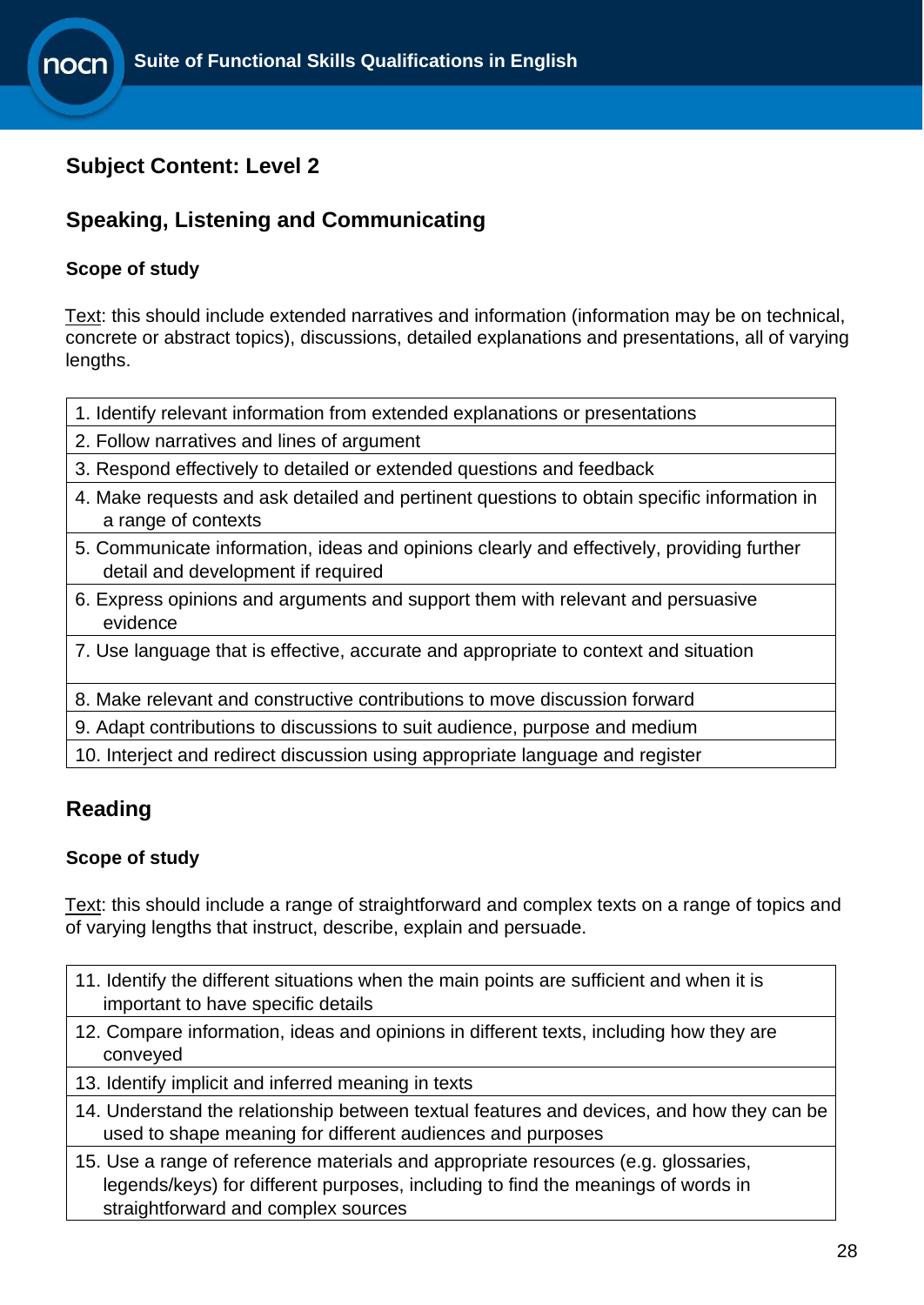

- 16. Understand organisational features and use them to locate relevant information in a range of straightforward and complex sources
- 17. Analyse texts, of different levels of complexity, recognising their use of vocabulary and identifying levels of formality and bias
- 18. Follow an argument, identifying different points of view and distinguishing fact from opinion
- 19. Identify different styles of writing and writer's voice

### **Writing**

### **Scope of study**

Text: this should include straightforward and complex texts such as articles, narratives, explanations and reports of varying lengths.

### **Spelling, punctuation and grammar**

| 20. Punctuate writing correctly using a wide range of punctuation markers (e.g. |  |
|---------------------------------------------------------------------------------|--|
| colons, commas, inverted commas, apostrophes and quotation marks)               |  |

- 21. Use correct grammar (e.g. subject-verb agreement, consistent use of a range of tenses, definite and indefinite articles) and modality devices (e.g. to express probability or desirability)
- 22. Spell words used in work, study and daily life, including a range of specialist words

### **Writing composition**

|  |  |  |  | 23. Communicate information, ideas and opinions clearly, coherently and effectively |  |
|--|--|--|--|-------------------------------------------------------------------------------------|--|
|  |  |  |  |                                                                                     |  |

- 24. Write text of an appropriate level of detail and of appropriate length (including where this is specified) to meet the needs of purpose and audience
- 25. Organise writing for different purposes using appropriate format and structure (e.g. standard templates, paragraphs, bullet points, tables)
- 26. Convey clear meaning and establish cohesion using organisational markers effectively
- 27. Use different language and register (e.g. persuasive techniques, supporting evidence, specialist words), suited to audience and purpose.
- <span id="page-28-0"></span>28. Construct complex sentences consistently and accurately, using paragraphs where appropriate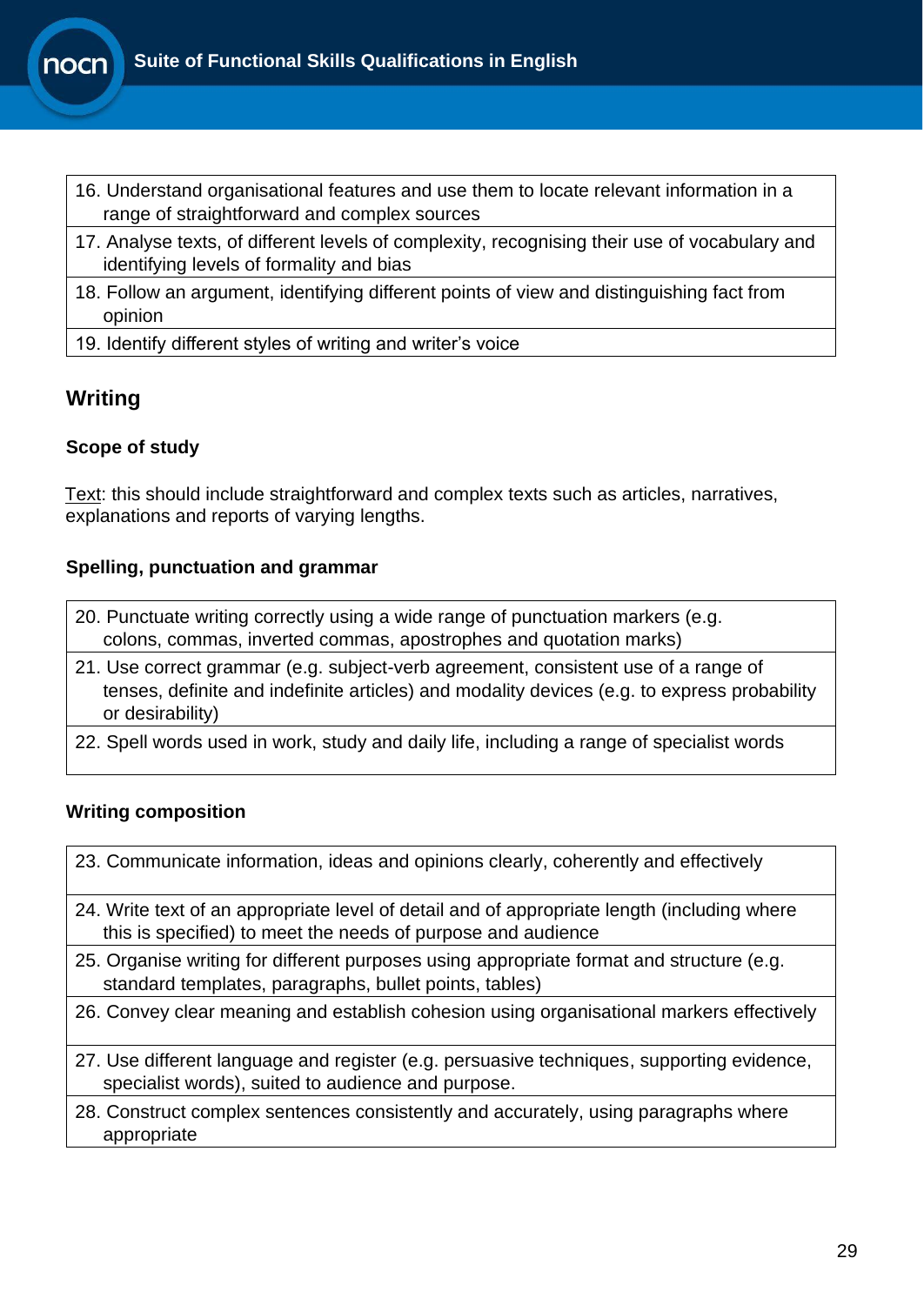

# **APPENDIX 2**

### **OBSERVATION OF INTERNAL ASSESSMENT RECORD SHEET**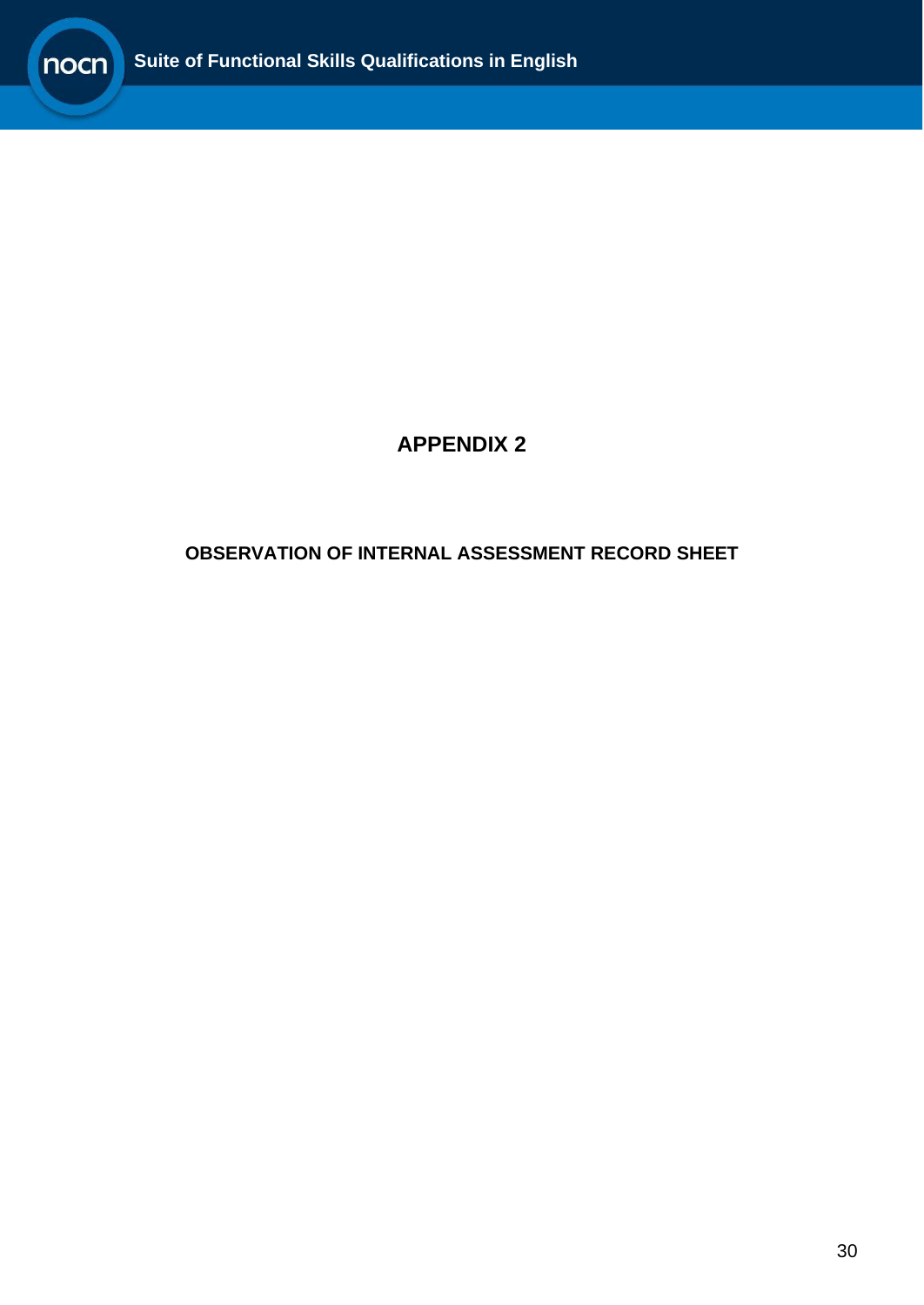### **NOCN Functional Skills Qualification**

#### <span id="page-30-0"></span>**Report on Observation of Internal Assessment**

#### **Instructions for Centres**

Centres must ensure that an IQA carries out formal observation of a sample of live SLC assessments and compiles a written report of performance for the Teachers/Tutors/Assessors. This is to ensure that the assessments, which produce no written evidence by the learner, are being conducted appropriately.

When more than one Teachers/Tutors/Assessors conducts the assessments, the observation of assessments should be spread proportionately across all Teachers/Tutors/Assessors.

Although there is no requirement to make an audio/video recording of the assessment, this may be done to further strengthen the quality assurance process.

A separate copy of this Report on Observation of Internal Assessment should be completed by the observer for each Teachers/Tutors/Assessors carrying out assessment

The report must be retained and made available for the External Quality Assurer.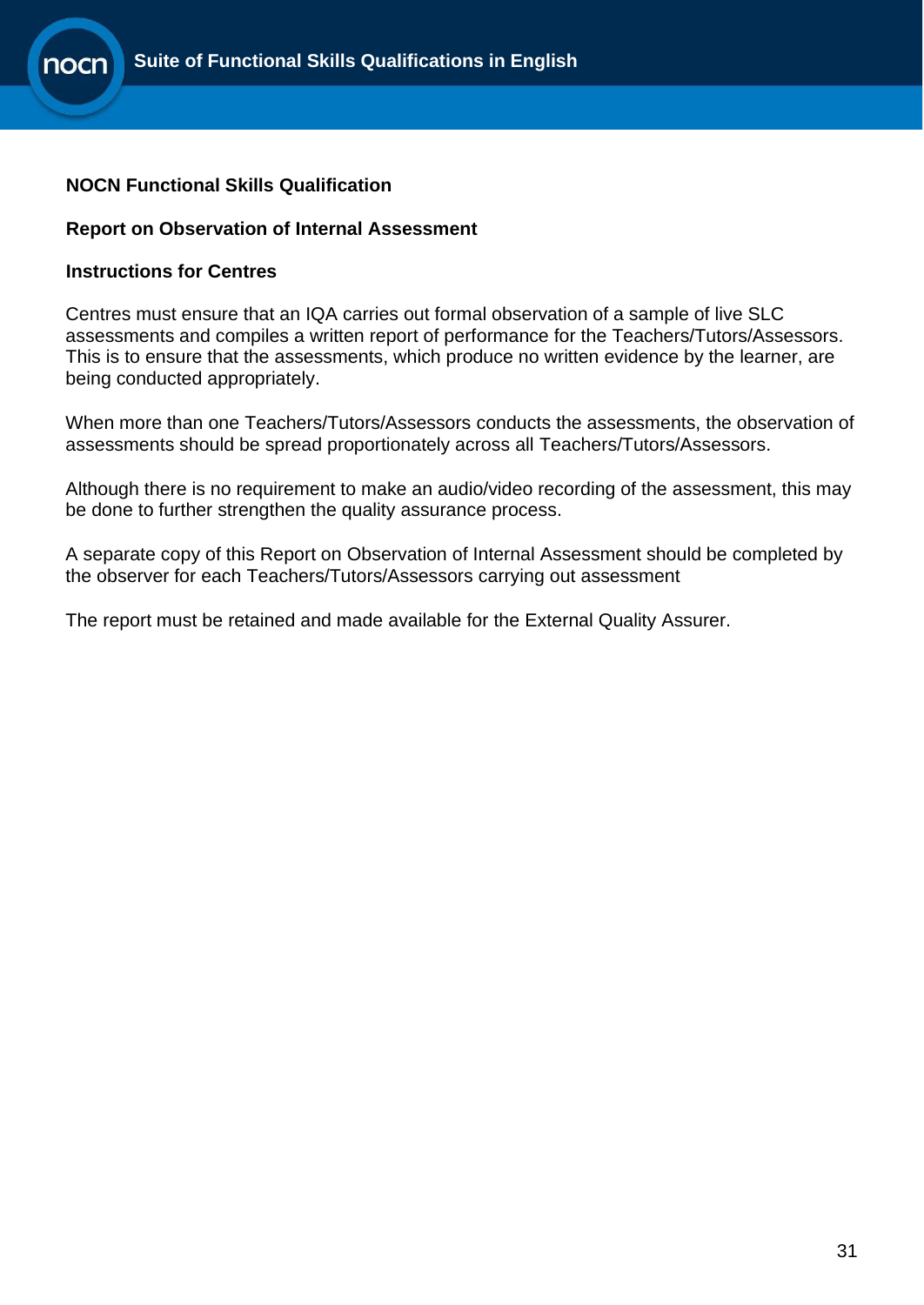### **NOCN Functional Skills**

### **Report on Observation of Internal Assessment**

| Name of Centre                                                                                                                                                                                                                                      |  |
|-----------------------------------------------------------------------------------------------------------------------------------------------------------------------------------------------------------------------------------------------------|--|
| <b>Regional NOCN</b>                                                                                                                                                                                                                                |  |
| <b>Functional Skill</b>                                                                                                                                                                                                                             |  |
| <b>Functional Skill Level</b>                                                                                                                                                                                                                       |  |
| Date(s) of assessment                                                                                                                                                                                                                               |  |
| Name of Tutor/Assurer                                                                                                                                                                                                                               |  |
| Name of Observer                                                                                                                                                                                                                                    |  |
| Learners observed (names and<br>ULN <sub>s</sub> )                                                                                                                                                                                                  |  |
| Were assessments conducted in<br>accordance with the NOCN<br>Functional Skills guidance?                                                                                                                                                            |  |
| Do you agree with the assurer's<br>decisions? Give details of any<br>adjustments applied to the assurer's<br>assessment of the performance of<br>the learners as an outcome of this<br>observation process (with reference<br>to specific learners) |  |
| Other comments or feedback to<br>assurer                                                                                                                                                                                                            |  |
| Have you attached a list of all<br>learners (at the same level) in this<br>assessment cohort? (This can be a<br>copy of the CLRF, class list or<br>RAC.)                                                                                            |  |
| Observer's signature and date                                                                                                                                                                                                                       |  |
| Tutor/Assurer's signature and date                                                                                                                                                                                                                  |  |